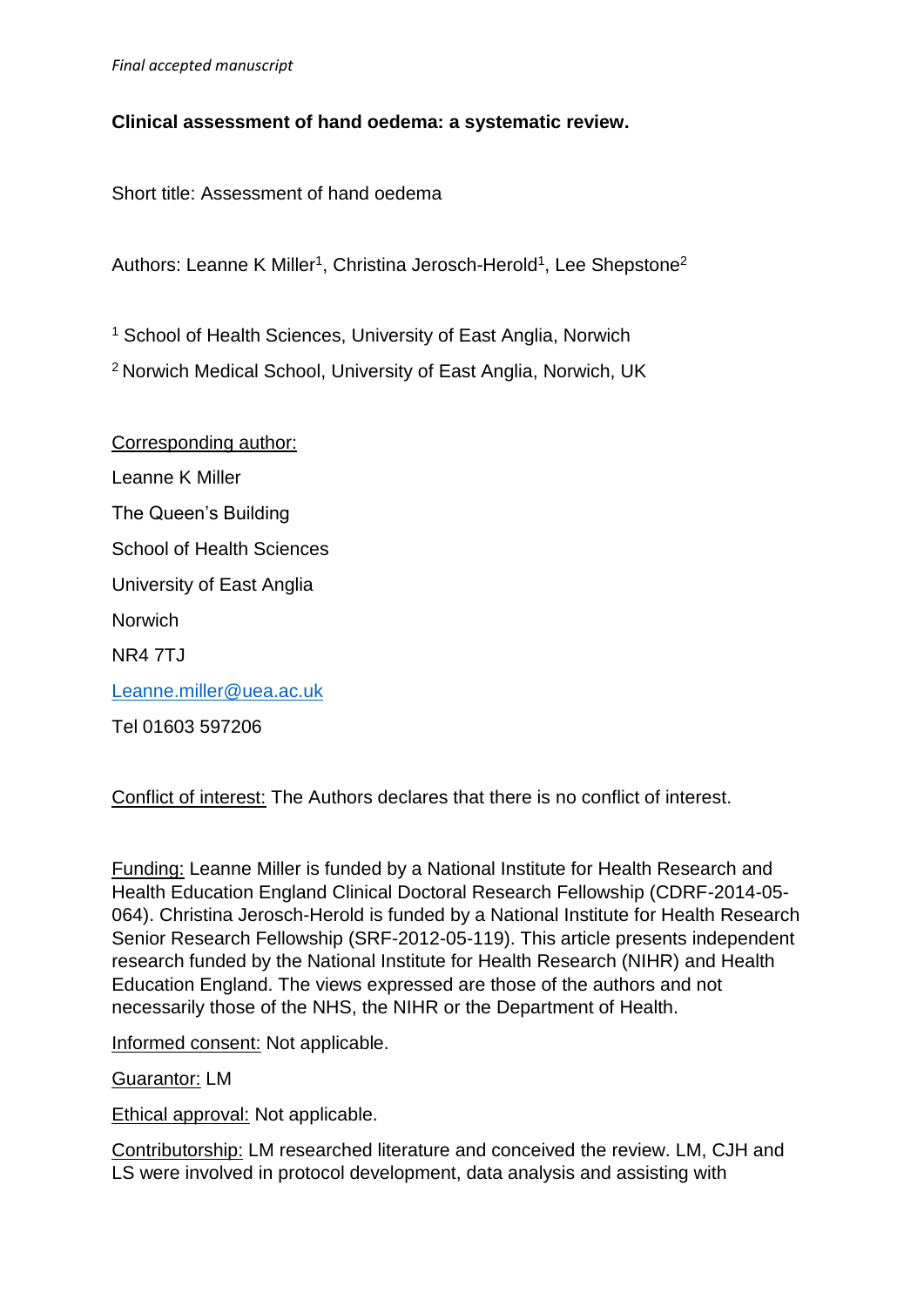manuscript drafting. All authors reviewed and edited the manuscript and approved the final version of the manuscript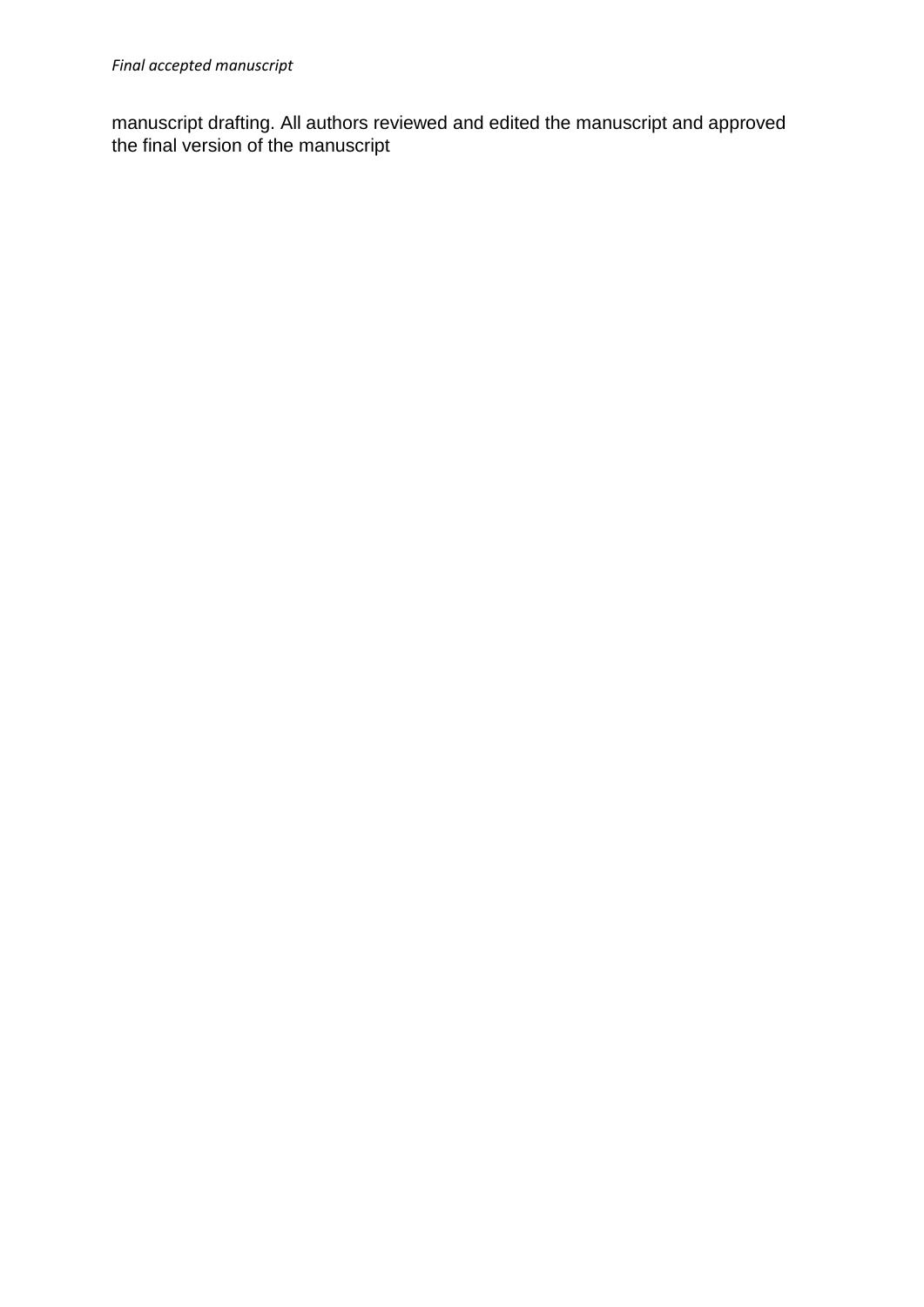#### **Clinical assessment of hand oedema: a systematic review.**

#### **Abstract**

#### **Introduction**

Assessment of oedema after trauma or surgery is important to determine whether treatment is effective and to detect change over time. Volumetry is referred to as the "gold standard" method of measuring volume. However this has practical limitations and other methods are available. The aim of this systematic review was to evaluate the psychometric properties of alternative methods used to assess hand oedema.

#### **Methods**

A search of electronic bibliographic databases was undertaken for any studies published in English reporting the psychometric evaluation of a method for measuring hand oedema, in an adult population with hand swelling from surgery, trauma or stroke. The Consensus‐based Standards for the Selection of health Measurement Instruments checklist (COSMIN) was used to evaluate the methodological quality.

#### **Results**

Six studies met the inclusion criteria. Three methods were identified assessing hand oedema: perometry, visual inspection and the figure of eight tape measure, all were compared to volumetry. Four different psychometric properties were assessed. Studies scored fair or poor on COSMIN criteria. There is low quality evidence supporting the use of the figure of eight tape measure to assess hand volume. The perometer systematically overestimated volume and visual estimation had poor sensitivity and specificity.

### **Discussion**

The figure of eight tape measure is the best alternative to volumetry for hand oedema. Benefits include reduced cost and time whilst having comparable reliability to the "gold standard". Further research is needed to compare methods in patients with greater variability of conditions and with isolated digit oedema. Visual estimation of hand oedema is not recommended.

**Keywords:** Hand, oedema, assessment, outcome measures, volume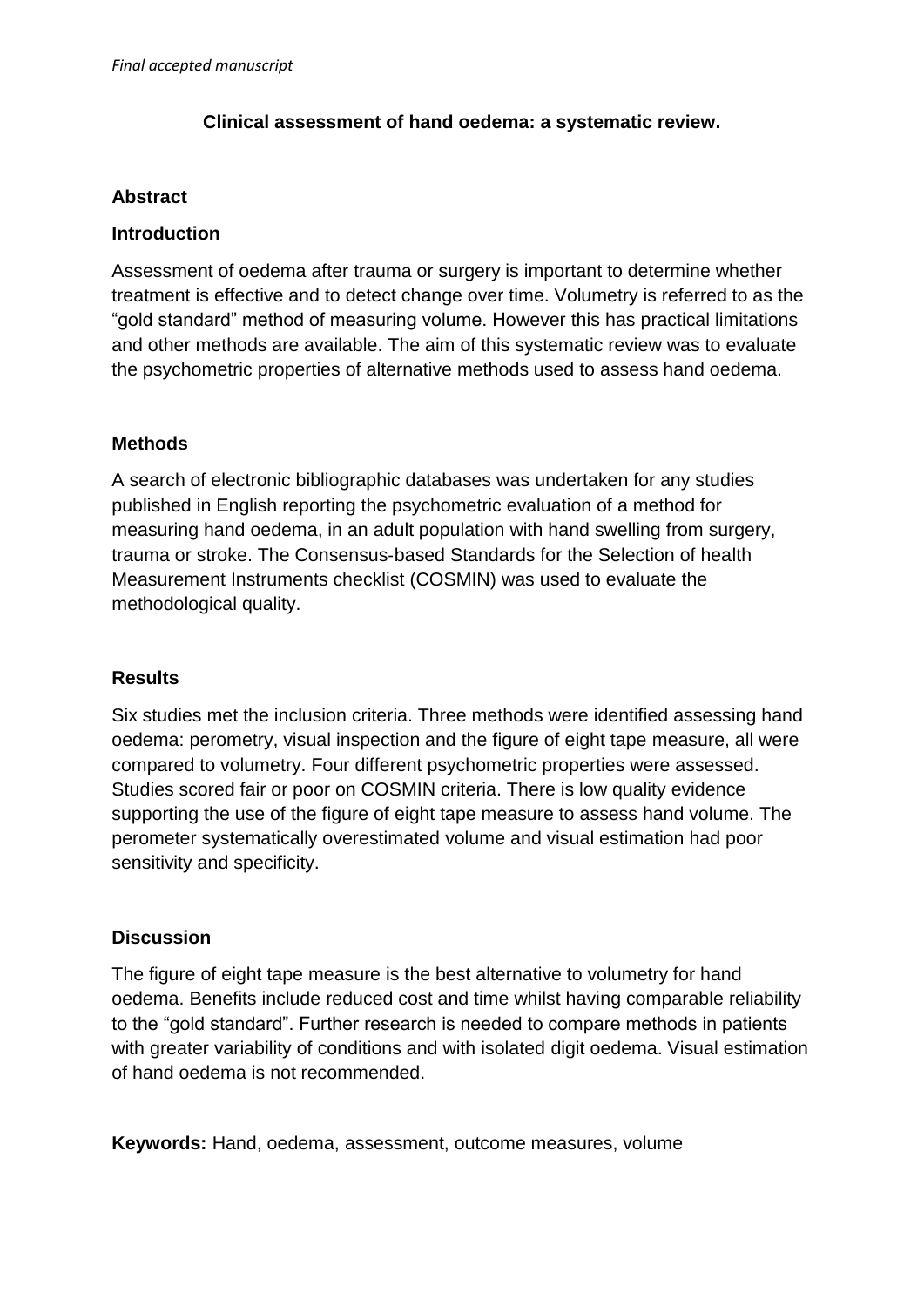## **Introduction**

Prolonged swelling has an impact on joint range of motion, soft tissue mobility, quality of scar tissue formation, function, strength, and aesthetics of the hand. These factors may delay a patient's recovery, return to work and usual activities of daily living and require frequent or increased out-patient appointments. [1] Assessment of hand oedema after stroke, surgery or trauma offers valuable information to the treating therapist about the effectiveness of oedema management interventions, adherence to home therapy programmes <sup>[2]</sup> and activity levels. Objective measures are particularly important in the current economic climate to ensure that interventions and therapy time can be justified. For this reason measures need to not only be reliable but also responsive to detect clinically important change over time. Whilst it is best practice to maintain consistency of therapists between treatment sessions, in busy clinics and regional units patients are often seen by multiple therapists across their episode of care and therefore assessment tools are needed with a high level of inter- and intra-rater reliability.

The volumeter, which uses Archimedes' principle of water displacement [3], has been in existence since the 1950's  $[4]$  however its usage in therapy departments appears to be reducing. This method has documented reliability and validity <sup>[2]</sup> and has a margin of error of less than 1% <sup>[5].</sup> It is referred to as the 'gold standard' way of assessing hand volume when oedema is generalised to the hand and not isolated to a digit <sup>[6]</sup> however it is not always a feasible method, for example where immersion of the hand in water is contraindicated due to wounds or dressings. The volumeter kit is also expensive at approximately £300 and requires a lengthy set up to ensure the water in the volumeter is completely level and a constant water temperature is maintained <sup>[7-10]</sup> Furthermore, consistency in positioning the hand and arm is essential and the need to maintain a still limb may also exclude some patients [11]. Potential increases in pain from the dependent limb position and length of time to allow all displaced water to be collected are further limitations [5]. The volumeter is often impractical in busy clinic settings where space is limited and frequent hand oedema assessments need to be performed or in patients who have focal swelling limited to a single digit.

Alternative methods include visual inspection of the oedematous hand and documenting a grade using terminology acceptable to that department such as mild, moderate and severe for example. This subjective assessment of hand volume is based on colour and tautness of the skin and appearance of defined anatomical landmarks or lack thereof. Due to varying perceptions of severity between clinicians and difficulties with recall between sessions with the same clinician, visual inspection alone may not be sufficient to give an accurate measurement of hand volume and an objective measurement of oedema needs to be performed.

Another alternative which is quicker and cheaper is using a tape measure in a circumferential or figure of eight method. This technique is simple and reproducible if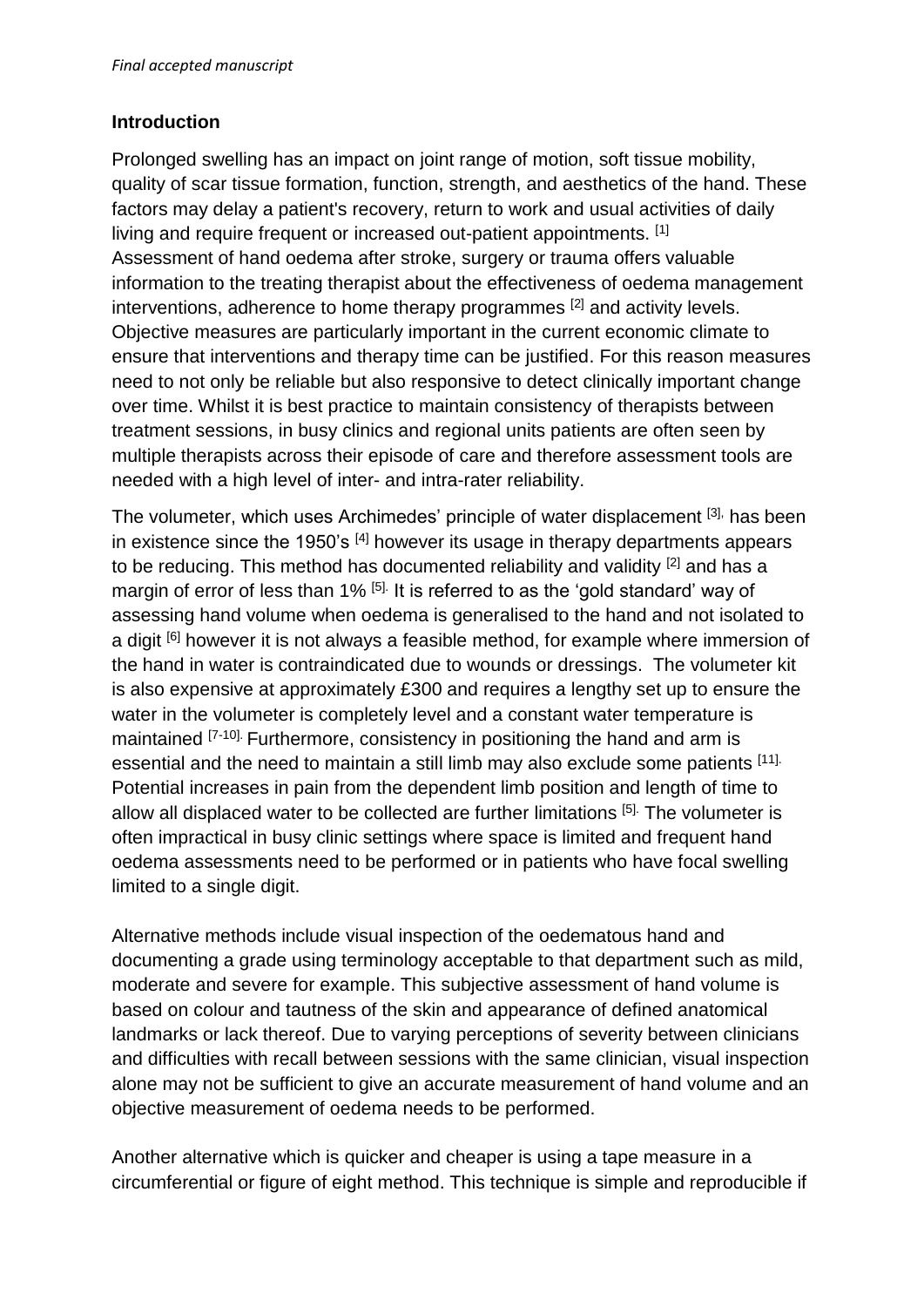used with standardized landmarks and can be used in the presence of wounds. The limitation with the figure of eight method is its exclusion of the digits so this may not be the method of choice to use in cases of isolated digital swelling as the placement of the tape around the wrist and palm only measures the volume of the regions covered by the tape and does not include digits.

Other methods of determining volume exist such as 3D laser scanners [12-14], 3D camera [15] and perometer [16] (an infrared optoelectric measuring device). Whilst these methods are not routinely used by hand therapists to measure oedema, information on their application and psychometric properties could be transferable to use in clinical practice on the hand. The hand presents a unique challenge when measuring volume due to its shape and structure and this may mean some methods are not suitable to use.

In light of the information presented above the rationale for conducting this systematic review was to establish which oedema assessment method has the strongest psychometric evidence.

The objective of this systematic review were to:

- 1. Establish the current quantity and quality of evidence on tools designed to assess hand oedema
- 2. Evaluate the psychometric properties of these tools
- 3. Identify factors affecting the standardisation of these tools.

## **Methods**

We conducted a systematic review using PRISMA (Preferred Reporting Items for Systematic Reviews and Meta-Analysis) recommendations [17].

The following electronic bibliographic databases were searched: The Cochrane Library (Wiley InterScience), MEDLINE (via Ovid), EMBASE (via Ovid), AMED (via Ovid), CINAHL (via EBSCO), SPORTDiscus (via EBSCO), PEDro (Physiotherapy Evidence Database) - Allied Health Evidence. Trial registers (Cochrane Central Register of Controlled Trials [CENTRAL] and WHO International Clinical Trials Registry Platform) from inception to March 2017 were searched using the terms: 'Hand/', 'Edema/', 'Hand' adj 'size', 'hand' adj 'volume', 'perometer'. Additional studies were searched for by examining the reference list of retrieved studies.

### **Eligibility**

Criteria for inclusion were: English language publications reporting psychometric evaluation of an assessment to measure hand volume in an adult population with hand oedema. Eligible forms of hand oedema were following surgery or trauma or from a disease or condition affecting the hand irrespective of any treatment given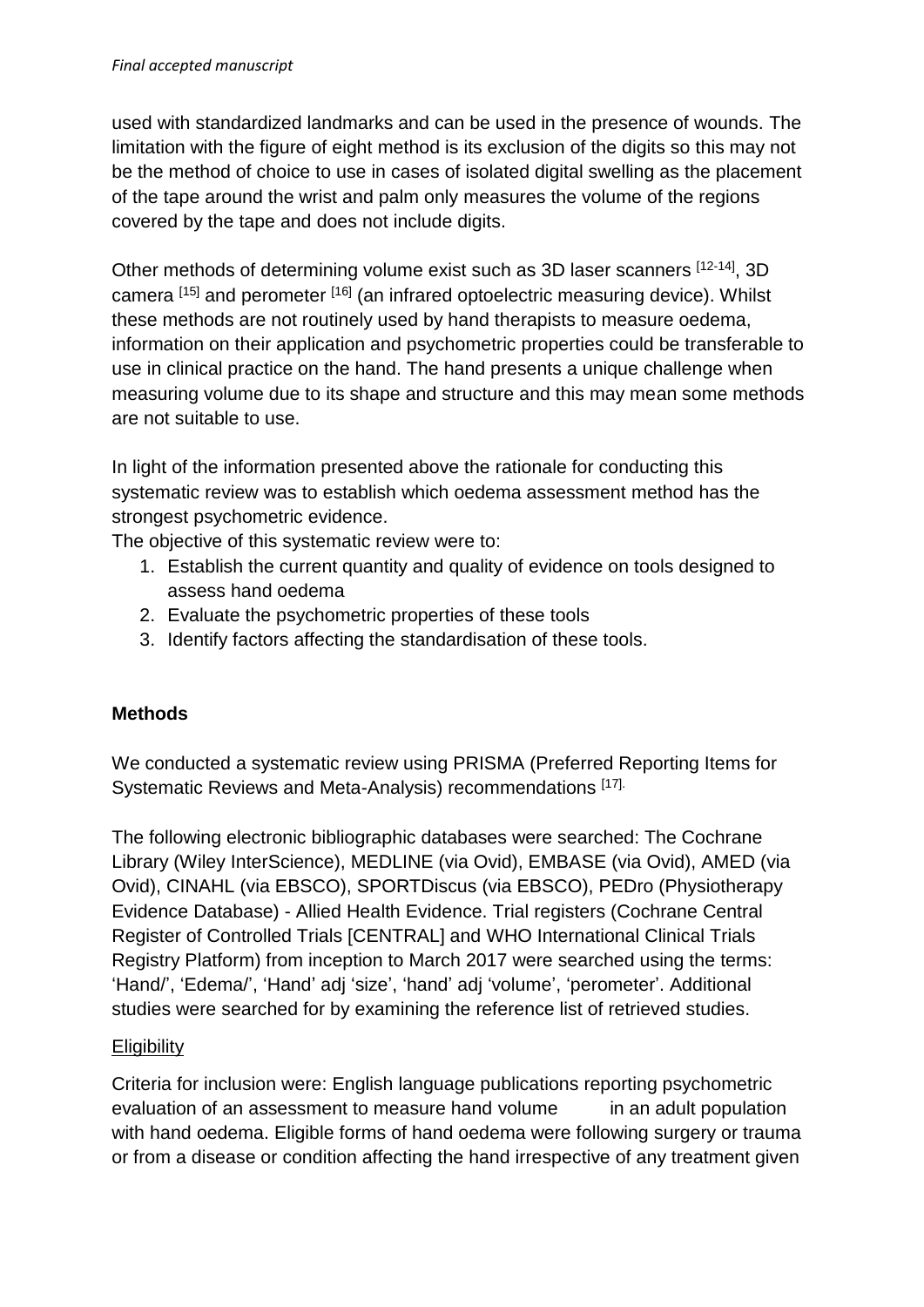(e.g. stroke, lymphoedema), where hand oedema measurements are expressed as volume (ml), girth or circumference (cm/mm) or as a severity description. Studies were excluded if the psychometric evaluation had been completed on healthy participants only, animal studies, studies which assessed the upper limb and forearm in addition to the hand and studies where oedema was investigated at an organ or cellular level.

# **Screening**

One reviewer (LM) read the titles of all citations retrieved from electronic database searches and removed all citations which were not related to the assessment of hand oedema. Abstracts of the remaining articles were screened to check for eligibility by one reviewer (LM). Full text articles were obtained for all abstracts meeting the inclusion criteria.

# Data Extraction

Data extraction of included studies was done by the lead author (LM) using a purposely designed data extraction form. This form summarized details on study design, sample, interventions, outcomes, and results. On occasions when there was doubt over the interpretation of the data being extracted a second reviewer (CJH) also complete the data extraction independently using the same form to verify understanding and clarity of extracted data.

## Assessment of methodological quality

The Consensus‐based Standards for the selection of health Measurement Instruments checklist (COSMIN) [18] was used to evaluate the methodological quality of the studies. This checklist was originally designed for use in Health Related Patient Reported Outcomes (HR-PRO) but can be used to evaluate other kinds of health measurement instruments such as performance-based tests and clinical rating scales. The COSMIN checklist is made of nine domains relating to different psychometric properties. Each study was assessed using the relevant domain for the psychometric property being evaluated i.e. reliability, validity or responsiveness by the primary reviewer (LM). The second reviewer (CJH) completed the checklist for two of the six included studies and the agreement between the reviewers was checked to ensure consistent grading across each domain for each study. There was 86% agreement between primary and secondary reviewer on the selected two studies, the inconsistencies in scores were settled with discussion and resulted in 100% agreement. Each domain has between 7 and 14 questions which are graded on a four-point rating scale: 'excellent', 'good', 'fair' or 'poor' according to the descriptors given under each category. The lowest score counts method is recommended to give an overall quality judgement.

Included studies were grouped according to the assessment method used: figure of eight, perometry and visual inspection. This formed the basis of how results were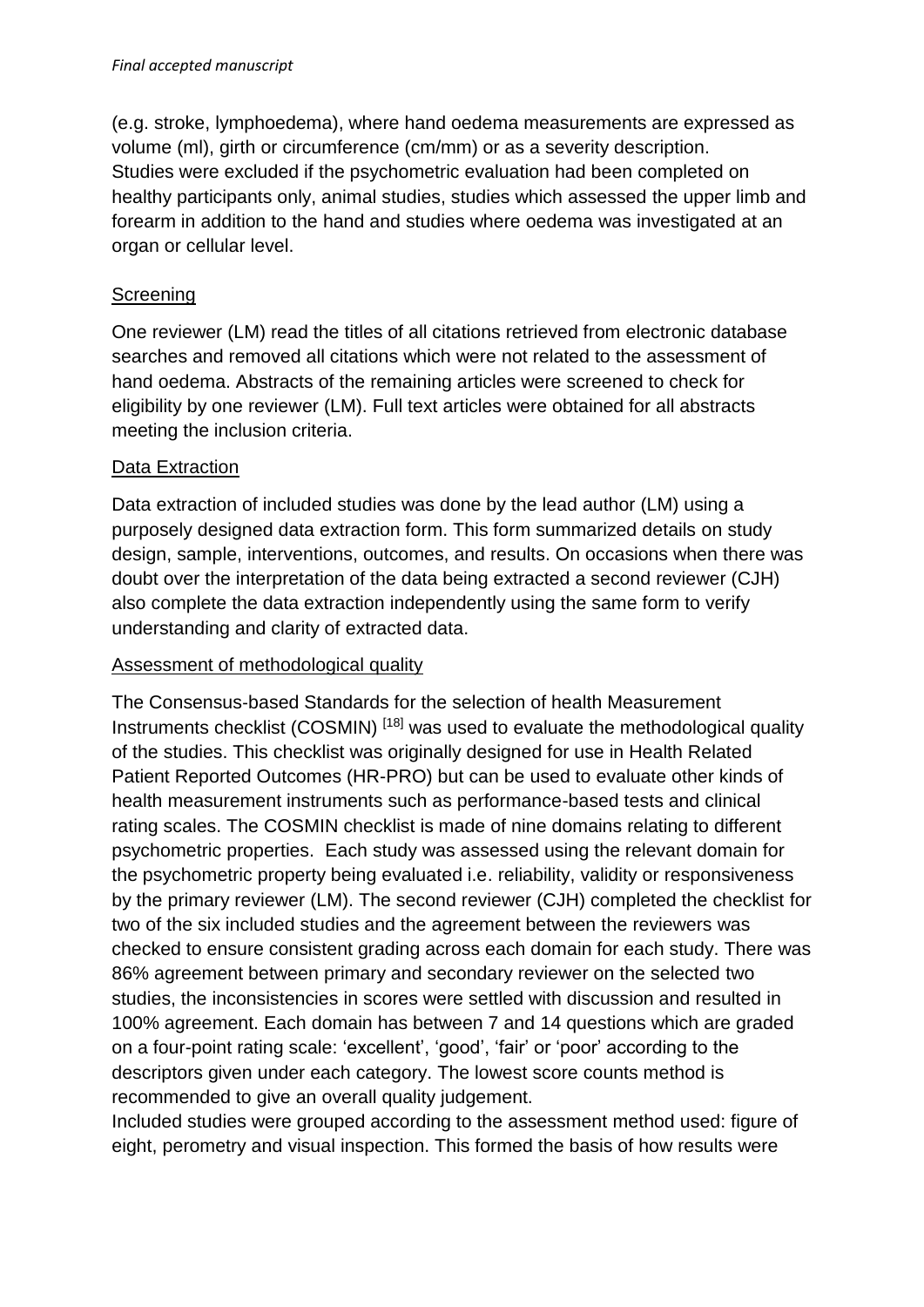reported. Meta-analysis was not possible because of heterogeneity in assessment tools, methods or reporting of results.

#### **Results**

Six studies met the inclusion criteria (see Figure 1 for PRISMA flow diagram) and were included in this review.

A total of 243 participants were included in the 6 studies, with sample sizes ranging from 24 to 88. Participants had a range of musculoskeletal injuries, burns, lymphoedema, post orthopaedic surgery or cerebrovascular accident (CVA). Only one study [19] used a healthy comparison group when assessing the reliability of the peromoter in women with and without lymphedema.

Three methods of assessing oedema were used: figure of eight tape measure, perometer and visual observations by clinicians. All were compared with volumetry as the "gold standard" method as this has excellent intra- and inter-rater reliability (ICC 0.99, respectively). [20]

Four studies [20, 21, 22, 23] assessed the reliability of the figure of eight comparing it to the volumeter, however not all statistical results were reported. Leard <sup>[23]</sup> also assessed the responsiveness of these two methods of assessing oedema.

One study [24] assessed the reliability of using visual inspection compared to volumetry, and the one study [19] evaluated the reliability of the perometer compared to the volumeter.

Four studies [19, 20, 21, 22] assessed criterion-related validity and, along with Leard [23], also investigated measurement error of their respective oedema assessment tools. See Table 1 for an overview of the studies and the psychometric properties they assessed.

The results are presented according to the measurement tool used**.** Tables 2 to 5 show the quality rating table for each psychometric property/ study using the COSMIN checklist.

## **[insert Figure 1 and Tables 1 to 5 near here]**

### Perometer:

Lee et al [19] assessed 20 women with and 20 women without lymphedema of the hand and reported reliability data both for subgroups and the whole group. Excellent inter- and intra-rater reliability was demonstrated for the perometer (ICC= 0.99; 95% CI 0.98-0.99 and ICC= 0.99; 95% CI 0.98-0.99, respectively). Similarly, excellent inter- and intra-rater reliability (ICC > 0.99) was observed for the two subgroups. There was no significant difference between measurements taken by different raters or between the two measurements taken by tester 1. Whilst Lee et al [19] gave confidence intervals with their ICC's they did not report the standard error of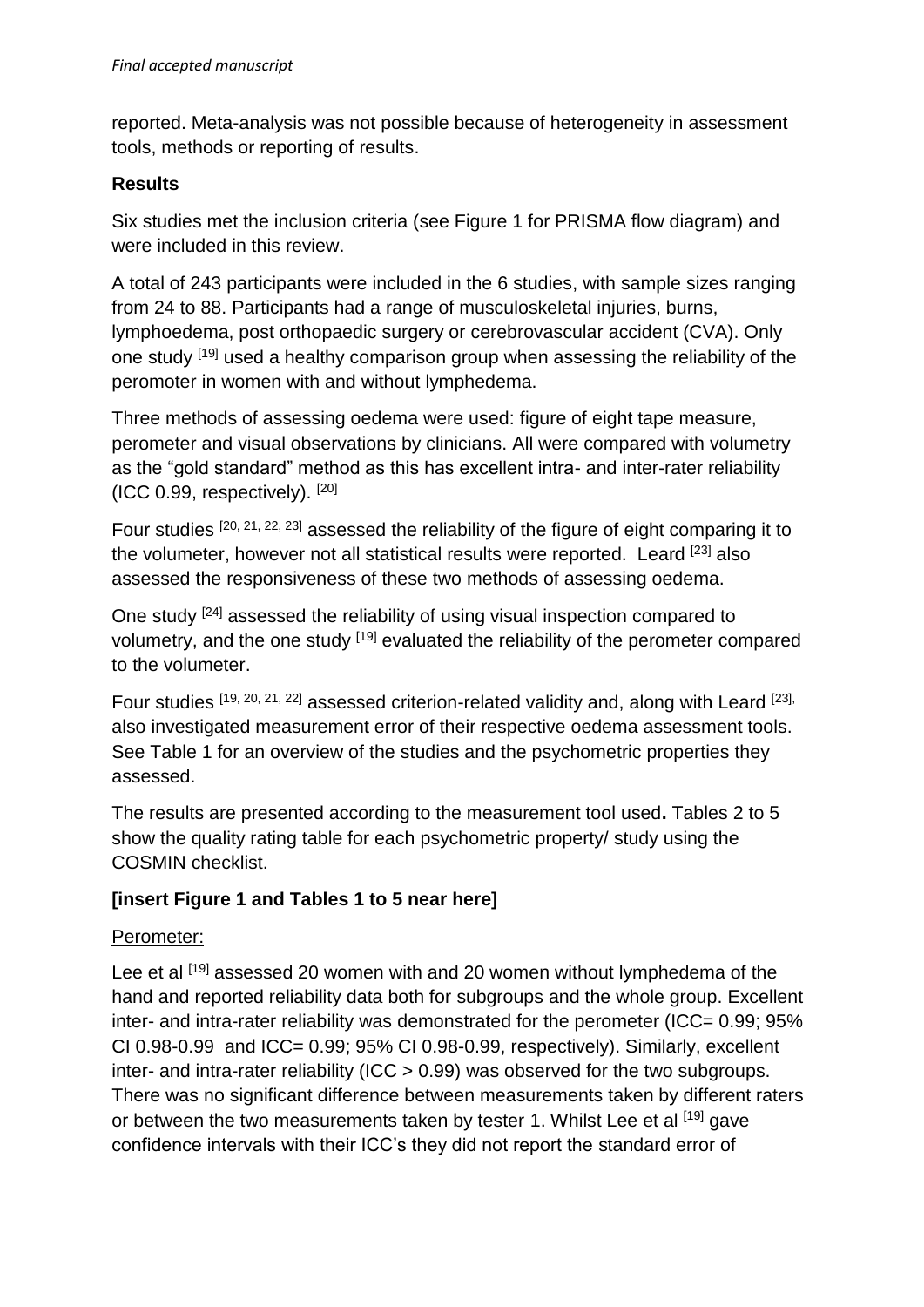measurement (SEM) which gives an absolute index of reliability rather than a relative measure of reliability.

However, the perometer systematically overestimated hand volume by a mean of 24ml compared with the volumeter. Mean hand volume (n=20 women without lymphoedema) is 380ml which equates to a 6% overestimation in volume. Whilst the perometer has excellent inter- and intra-rater reliability comparable to the gold standard volumeter and a very good concordance correlation, calibration issues led to a 6% overestimation and therefore the two methods for measuring hand volume should not be used interchangeably.

Lee [19] commented on the potential issue of the perometer being its inability to discriminate interdigital spaces and therefore it interprets this space as volume and includes it in the overall volume measurement. It may also be difficult for some patients to maintain a static position over the period required to complete the assessment and therefore a slight shift of the hand may also result in an overestimation of the actual volume.

This study [19] scored 'fair' overall across absolute error, reliability and criterion validity categories of the COSMIN quality assessment.

## Visual Inspection:

Visual observations were carried out by experienced therapists during a 1 hour consultation for post-stroke arm/hand problems. The therapists classified the amount of hand swelling observed during visual inspection as being nil, minor or severe. Post et al <sup>[24]</sup> assessed 88 hands after their first stroke. Whilst the authors claim there was "a clear relationship between the assessment by the physical therapists and the adjusted volume scores" (mean volumeter scores were adjusted from the population data), the results actually indicate a lack of agreement between clinical and volumetric assessment of oedema. A 67% agreement was found between classification of oedema by therapists and the volumeter. A Kappa value of 0.34 highlights a fair level of agreement. However no confidence intervals were provided.

Although Post et al <sup>[24]</sup> did not report sensitivity and specificity, these have been calculated from the data provided. Calculations were completed by authors LM and CJH. Sensitivity of visual inspection by therapists was 74% indicating that in 26 patients therapists missed oedema using this technique. In 76% (22/29) of cases the therapist reported oedema, the volumeter also agreed. Therapists' clinical judgement classified only 4.5% (n=4) of the group as having major oedema when the volumeter results show that actually 18.5% of the group were in this category.

Specificity of visual inspection was 63%, meaning that in 63% (37/44) of cases the therapist reported no swelling, the volumeter also agreed. Therapists' clinical judgement classified 40% of the population (n=44) as having no oedema whereas the volumeter results indicate only 2.2% of the group had no oedema.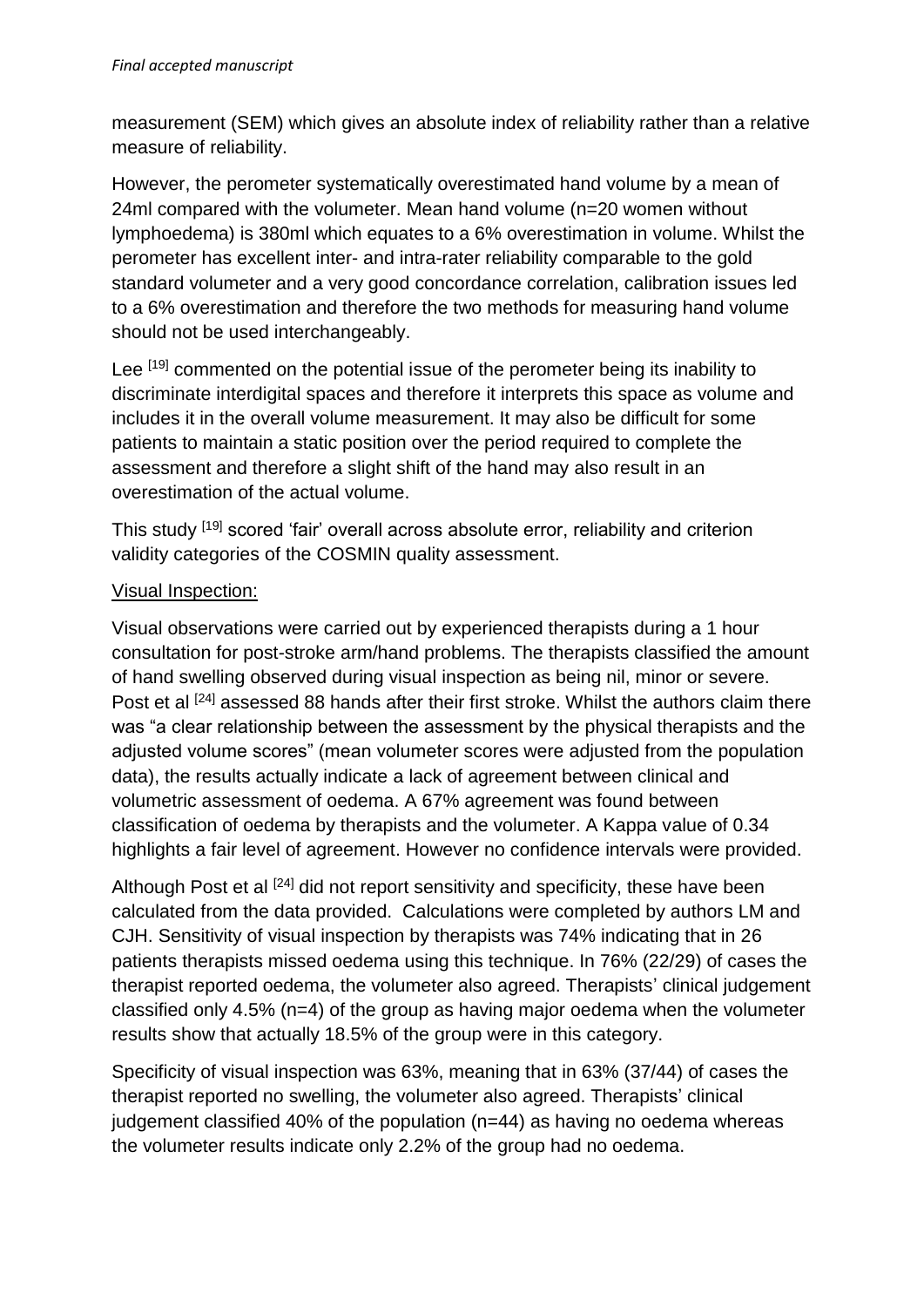This study scored 'fair' on the COSMIN quality assessment in both criterion validity and reliability categories

Across the two categories scores of fair, good or excellent were given for each question. However, in light of the lack of sensitivity and specificity calculations this brought the overall rating down to poor.

## Figure of Eight Tape Measure:

There were slight variations in the methods used to administer the figure of eight assessment between the 4 studies  $[20, 21, 22, 23]$  and often some details were not adequately documented.

Leard's <sup>[23]</sup> paper reports completing intra-rater reliability assessment for the figure of eight, however actually only documents inter-rater reliability results.

Intraclass Correlation Coefficients (ICC) for intra-rater reliability ranged between 0.89 and 0.99 across the 3 studies (Leard  $^{[23]}$  did not report intra-rater reliability) demonstrating excellent levels of intra-rater reliability with the figure of eight method. Standard Error of the Mean (SEM) ranged between 0.28-0.70cm across the three studies [20, 22, 23] which documented this.

High inter-rater reliability was also demonstrated across the 4 studies with an ICC range of 0.84 - 0.99, and SEM range of 0.28-0.71 cm. The study which reported the highest ICC of 0.99<sup>[20]</sup> also reported the smallest SEM of 0.28 cm, and the same was true for the reverse of this, 0.86 ICC and 0.71 cm SEM [22, 23].

Leard <sup>[23]</sup> also assessed the responsiveness of the figure of eight compared to the volumeter which demonstrated similarly small effect sizes (ES) (ES=0.26 for figure of eight and ES=0.19 for volumeter) highlighting that the ability of the tools to detect changes in hand volume over time is comparable but slightly favours the figure of eight. When reporting the standardized response mean (SRM) however, the figure of eight had a slightly lower value (SRM=0.87) than the volumeter (SRM=1.04) which contrasts with the effect sizes. As no summary statistics were given, we are unable to replicate the analysis to verify these results.

Of the four studies which used the figure of eight, two scored poor [22, 23] and two fair  $[20, 21]$  in the COSMIN quality evaluation tool.

## **Discussion**

The aims of this systematic review were to review the quality and quantity of current evidence on the psychometric properties of methods for assessing hand oedema and identify factors which may affect the standardisation of these methods when used on the hand. A discussion of the findings and implications for practice will be presented in this section.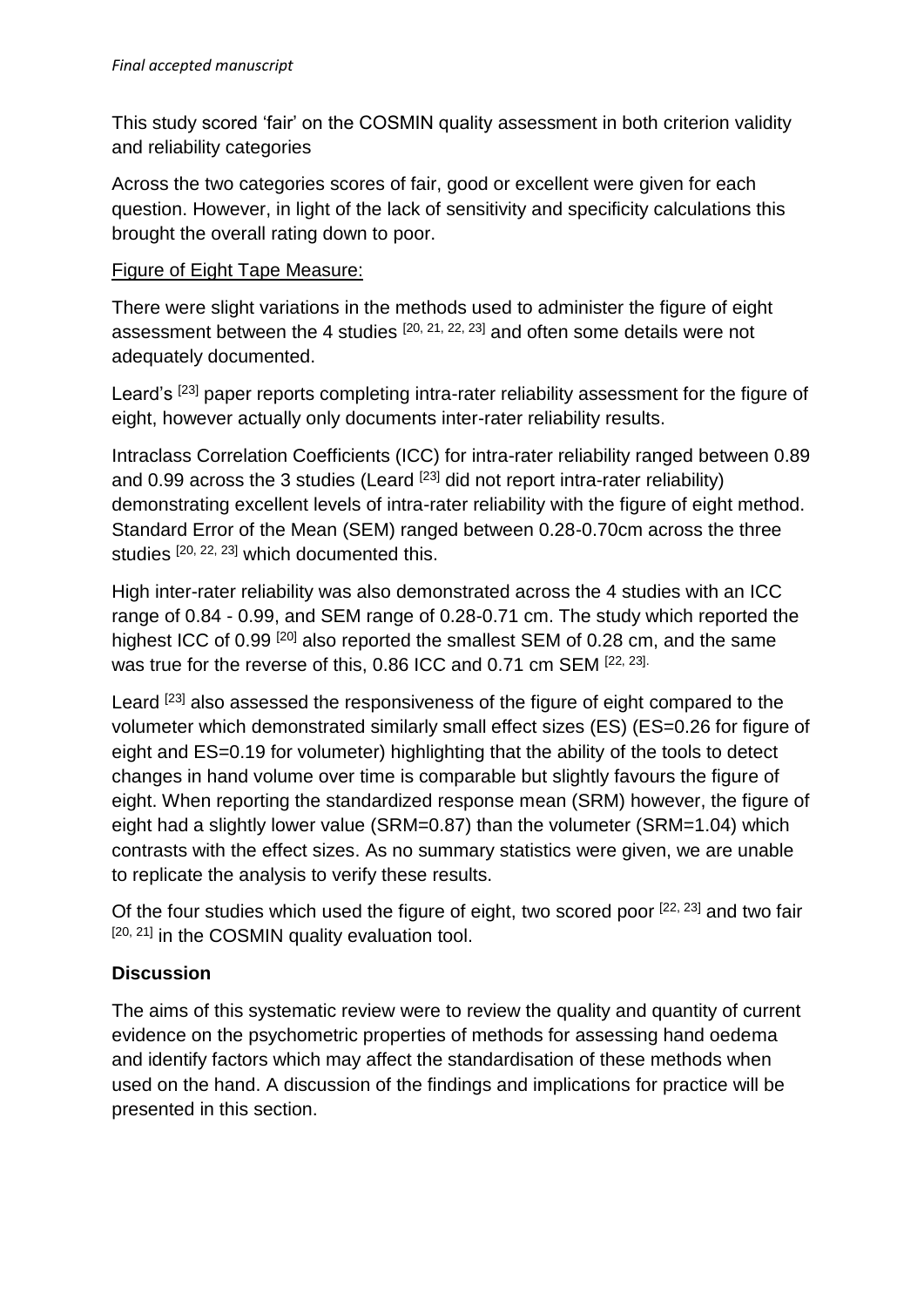The review found limited low quality evidence to support the use of the figure-of-eight tape measure to assess hand volume in patients with acute or chronic oedema from a traumatic, lymphatic or neurological cause.

Whilst the perometer had similar levels of reliability to that of the "gold standard" volumeter it showed a systematic overestimation which equated to 6% of total hand volume highlighting its incompatibility to be used interchangeably with the volumeter. Issues around hand position and accuracy of the infrared beam to discriminate hand volume and space contributed to the overestimation of hand volume.

Visual inspection had a fair level of agreement with the volumeter. However results show that visual inspection may miss some patients with oedema and wrongly diagnose some patients as having oedema.

## Assessment of methodological quality

The COSMIN [18] checklist was used to assess the methodological quality of the studies. It was developed specifically to assess health-related patient rated outcome measures (HR-PRO) These scales or questionnaires are often made up of several items designed to measure a latent construct. Therefore some sections and questions of the checklist are not appropriate when evaluating measures of a single domain such as hand volume.

The current scoring system works on a 4-point rating scale: excellent, good, fair and poor. This was adapted from a dichotomous response option (yes/no) and accounts for some of the issues with scoring. In the majority of questions there are descriptors under each rating which qualifies what the paper must report in order to achieve that rating. However, in some cases, descriptors have not been included.

In these cases the missing 'good' and 'fair' descriptions were appropriate as the question related to the completion of statistical tests which warrant only a yes (excellent) or no (poor) answer . However in some instances the gap or difference between descriptors seemed arbitrary and often it is difficult to find the most appropriate score based on the descriptions given to accurately reflect the quality of the paper. The working group who developed the 4-point rating scale report, that for some questions, it was not possible to define four different response options

A worst score counts method is used to give an overall quality rating for each measurement property. A poor score on any one item is thus considered to represent a fatal flaw [25]. Other methods of scoring have been considered [25, 26] and whilst the overall score is often lower than the subjective judgement of the marker, this method has been agreed, following a Delphi consensus study [26] to be the most appropriate. The scoring method however is arbitrary and the validity and reliability of the current recommended scoring system has not been investigated [25]. Despite the limitations of this critical evaluation tool, it is the only standardized rating tool which can be applied to health-related clinician-derived measurement instruments.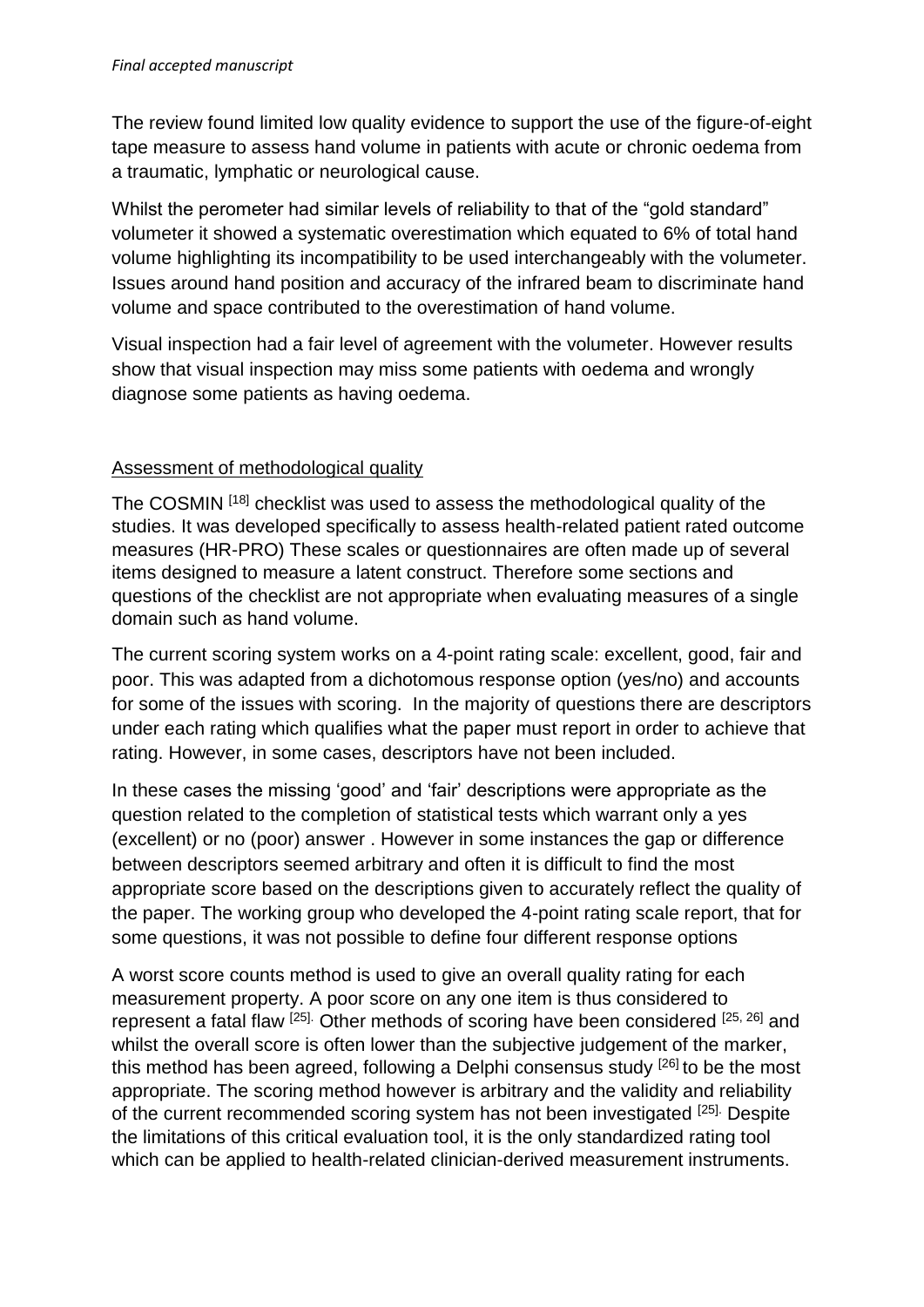## Sample Size

Four studies [19, 20 ,21, 24] scored 'fair' in all measurement properties assessed. Borthwick <sup>[22]</sup> and Leard <sup>[23]</sup> scored poor across all three measurement properties assessed (reliability, criterion validity and measurement error). Both studies scored 'poor' based on a single item - adequate sample size. Indicative sample sizes are given as a guide for each response option based on a "rule of thumb" [25] however authors report that definitions of an 'adequate' sample size may differ depending on the situation and that markers should have the flexibility to adapt the scoring system based on their own application. This explains why certain items do not have specific criteria, such as the time between assessments in test-retest evaluation. Whilst this flexibility is useful to ensure the scoring system is representative of a particular instrument and its setting, it may cause issues regarding the standardisation of the checklist's scoring system and comparison between markers and across papers.

## Factors affecting standardisation

### *Perometer*

Incorrect limb position has been described as the main reason for the poor accuracy of the volume measurement obtained by the perometer. This has been previously documented [27-29]. Stanton <sup>[27]</sup> reports that large measurement errors occurred when the limb was not perpendicular to the laser beam. Lee [19] attempted to reduce measurement error arising from limb position by ensuring all patients held their digits tightly together including the thumb close against the index finger. The perometer however viewed the hand as an elliptical object and included interdigital air spaces as tissue and therefore this was included in the overall volume.

Inter- and intra-rater reliability was lower for the sub-group of 20 women without lymphoedema in this study. When a hand is swollen (such as in lymphoedema) it takes on more of an triaxial ellipsoid shape and thus the laser beams cannot detect the diminished or absent interdigital air spaces resulting in greater reliability measures for patients with swelling than those without.

Lee [19] highlights that the perometer has advantages over the water displacement method in that it can be used on patients with skin conditions and open wounds where using the volumeter may not be feasible. It is much quicker to administer and requires less set up time however, the measurement errors described above are not isolated to the hand. Man <sup>[30]</sup> reports that the angle of the knee could affect the volume measure by up to 11% using the perometer. It is possible that even with a standardized protocol and limb position, the unique position of the thumb in a frontal plane makes optoelectric imaging unsuitable for use on the hand when assessing volume. Whilst a lightweight and portable version of the perometer exists, the standard version would require a permanent space in a clinically setting and costs between £10,000-15,000 depending on the model.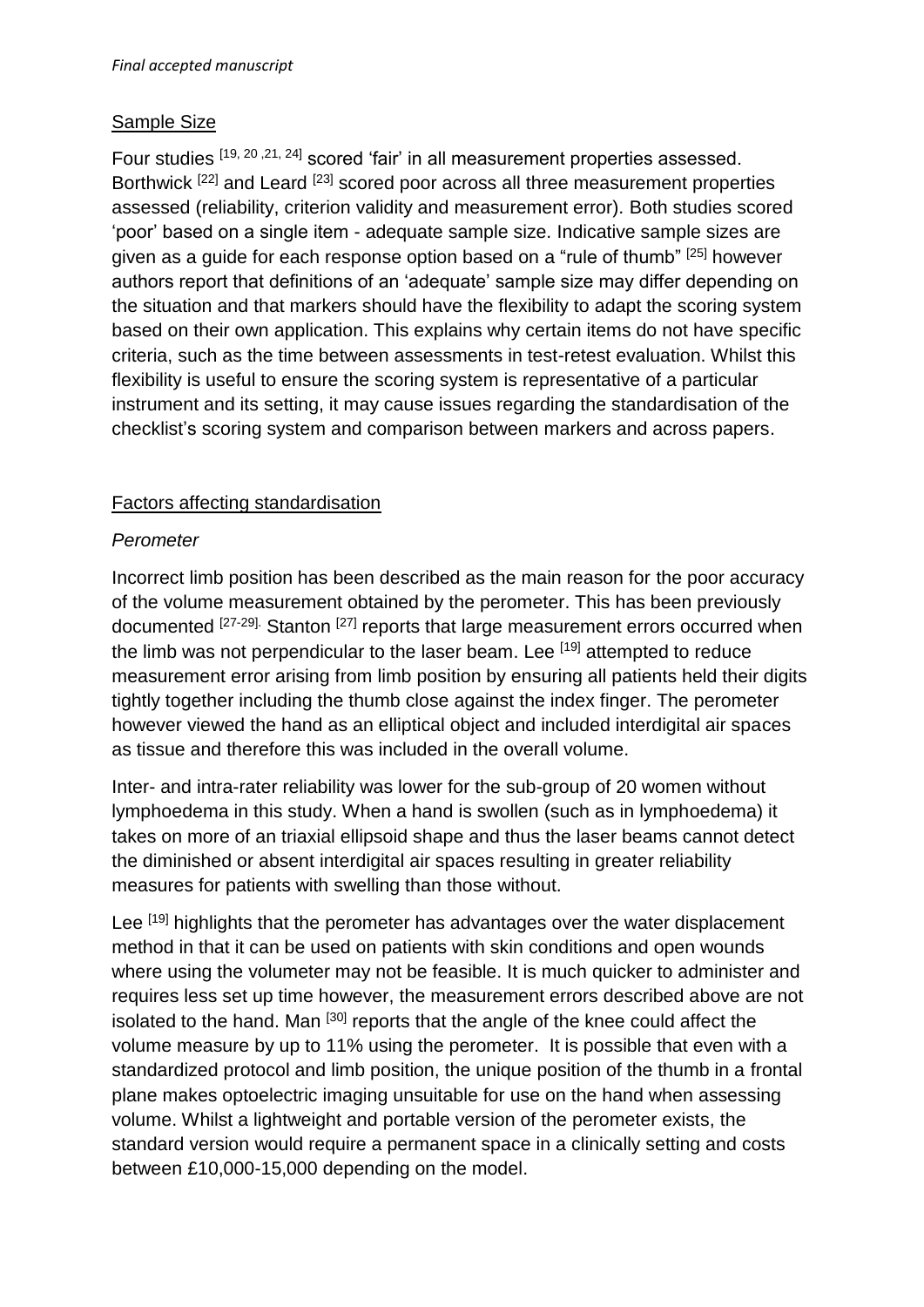## *Figure of eight*

The type of tape measure may also affect the accuracy of the measurements obtained. Retractable measures may have more 'give' to them and can be pulled tighter. Particularly in oedematous hands the danger is that whilst concentrating on locating anatomical landmarks to achieve accurate tape placement the tension being applied can actually displace oedematous tissue. Education, practice and standardised protocols for administration may reduce this risk, such as those provided by the American Society of Hand Therapists [31].

### *Timing of assessments*

Post et al <sup>[24]</sup> highlight a limitation of their study as being the time between assessments. Median time between clinical evaluation and volumetric assessment was 7 days. They report that time between assessments did not influence results. However it was shown that visual inspection may underestimate the number of patients with oedema and overestimate the number of patients without oedema. As the clinical evaluation was performed first, the oedema could have improved spontaneously or worsened by the time the volumetric assessment took place 7 days later. The authors do not report what, if any, therapy interventions took place during the 7 days which may account for a change in volume. A higher level of agreement with clinical evaluation could have been observed if the volumetric assessments were completed at a more appropriate time, that is on the same day to the clinical evaluation.

### Patient Rated Outcome Measures

To the best of the authors' knowledge there are no patient-rated outcome measures currently being used which assess or grade swelling from the patient's perception. Although oedema is an observable condition which can be measured by the clinician using a tape measure or volumeter, it is also a subjective condition, like pain, where a patient may feel pressure or tightness which limits full movement from oedema even if this swelling is not detectable to the eye. It would be useful to assess the relationship between a clinician-derived measure such as the figure of eight method or volumeter and a patient-rated outcome measure which grades their perception of the swelling. This could be a valuable and time efficient method of evaluating treatment effectiveness from the patient's perspective which could compliment clinician-derived assessments and help to establish a minimally important difference for specific diagnostic subgroups.

### Location of oedema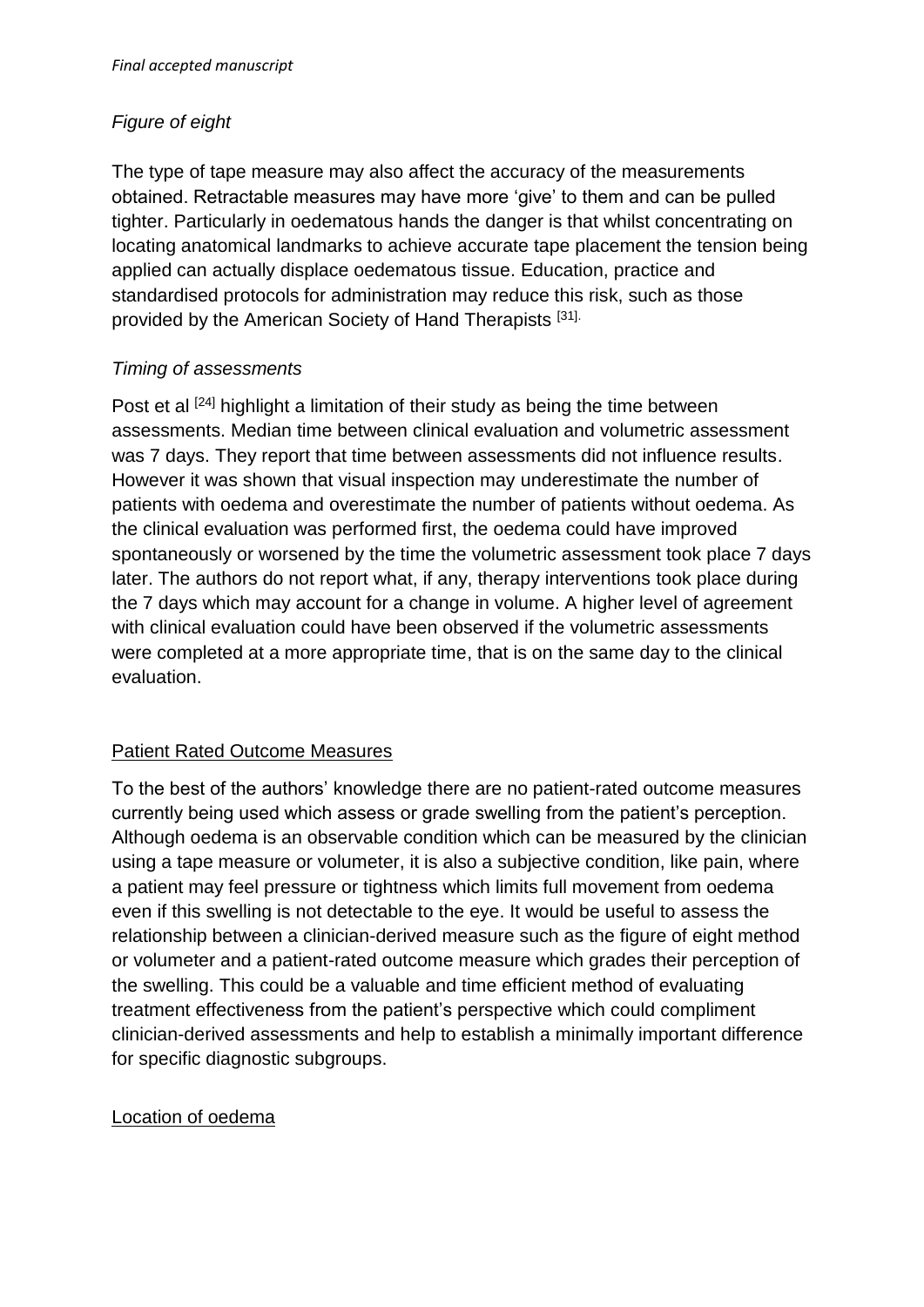Circumferential measurements may be the only option for measuring digital swelling however, in areas where bony landmarks don't exist such as the mid forearm, placement of the tape measure can vary between therapists even when the location has been documented. In the hand, Maihafer [5] argued that the figure of eight method is better able to capture hand volume than single joint or single plane measures, which don't adequately reflect volume or size, however their study used a healthy cohort with no hand oedema. Studies which have compared circumferential measures with the volumeter in lymphoedema patients with upper limb oedema have not included circumferential measurements of the hand [16, 32, 33]. Previous studies investigating the psychometric properties of the figure of eight tape measure in comparison to the volumeter included patients with diverse hand and wrist trauma but often do not specify the exact location of oedema <sup>[20].</sup> Whilst previous studies have reported the figure of eight tape measurement method is as reliable as the volumeter <sup>[6]</sup> these only used a healthy cohort without hand oedema and therefore the unique challenges of assessing a hand with increased fluid may not be captured.

## Limitations of the review

This systematic review has a number of limitations. Firstly, the included studies focus on hand oedema only. Whilst methods such as volumetry, perometry and visual inspection will take into account swelling of the digits as well as the hand, the figureof-eight method neglects the digits and therefore could not be used in isolated finger swelling. Circumferential measurements of digits which are used when assessing isolated digit swelling was not a method described in the selected papers.

The volumeter also includes volume of the wrist and distal forearm along with the hand and digits, whereas the figure-of-eight starts at the ulnar and radial styloid and does not take into account the presence of any swelling at the proximal wrist and distal forearm. The inclusion criteria for this systematic review specified hand oedema only, however, as the volumeter was used as the comparator in all studies, it is feasible, particularly in patients with lymphedema [19, 22], stroke [24] and burns [21] that the swelling extended into the arm and that this may have been included in volumetric assessment but not in the figure of eight measurements. It is also unclear from the literature where the exact cut-off point for the perometer's laser beam is on the hand or wrist and if the clinicians based their visual evaluation on the hand only or included the wrist or forearm.

Another limitation could be the generalisability of the results. Whilst it appears the results are generalisable to therapists with varying levels of experience, due to the limited number of papers meeting the inclusion criteria, the results may not be generalisable to patients with different hand conditions or in different settings such as chronic, rehabilitation or very acute phase of oedema.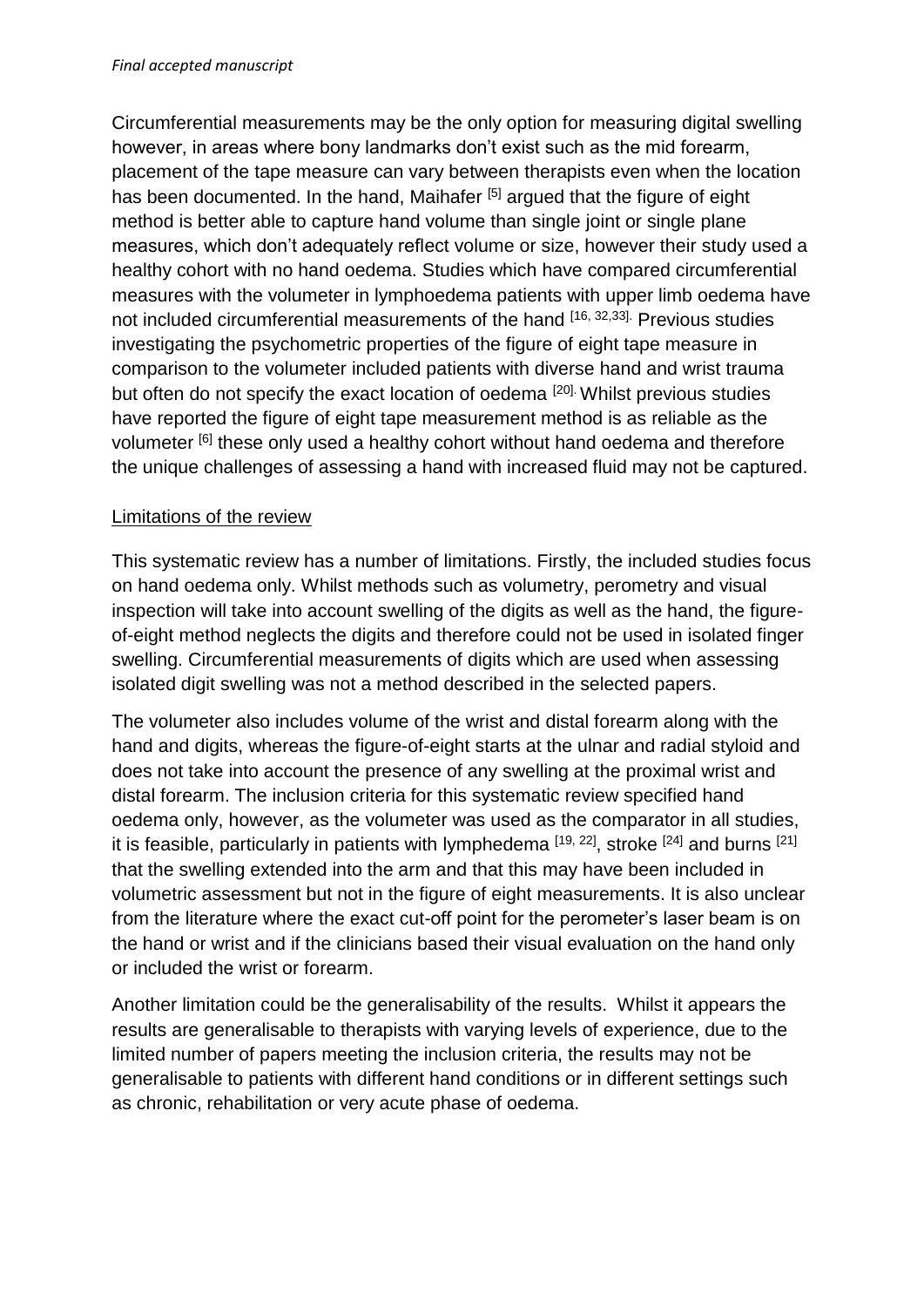## **Conclusion**

Based on a review of the current evidence the figure of eight oedema assessment is the best alternative to the volumeter. It has comparable reliability to the current gold standard, the volumeter. However replicating studies with a larger number of participants with greater variability of conditions is needed. The perometer is expensive and prone to measurement errors resulting in exaggerated oedema measurements. Many departments may not have access to a volumeter and the submersion of the hand may not be a feasible option in the presence of wounds or dressings. However, the temporary removal or reduction of dressings to assess oedema with a tape measure is a feasible option which offers therapists a quick, cheap, and simple method of objectively assessing hand volume. The use of a protocol is recommended to increase inter- and intra-rater reliability. Visual estimations should be avoided given the poor intra- and inter-rater reliability and correlation with objective measures.

## **References**

- 1. Miller L, Jerosch-Herold C, Shepstone L. Effectiveness of edema management techniques for subacute hand edema: A systematic review. Journal of Hand Therapy. 2017. In press
- 2. Farrell K, Johnson A, Duncan H et al. The intertester and intratester reliability of hand volumetrics. Journal of Hand Therapy. 2003; 16:292-9
- 3. Finnerty G, Corbet T. Hydrotherapy. New York: Frederick Ungar Publishing Co, 1960
- 4. Eccles MV, Hand Volumetrics. BR J Phys Med. 1956; 19, 5-8
- 5. Maihafer G, Llewellyn M, Pillar W et al. A comparison of the Figure-of-eight Method and Water Volumetry in Measurement of Hand and Wrist Size. Journal of Hand Therapy. 2003:16:305-310
- 6. Pellachia G. Figure-of-eight Method of Measuring Hand Size. Reliability and Concurrent Validity. Journal of Hand Therapy. 2003; 16 300-404
- 7. King T. The Effect of Water Temperature on Hand Volume during Volumetric Measurement Using the Water Displacement Method. Journal of Hand Therapy. 1993, 202-204.
- 8. Waylett-Rendall J, Siebly DS. A study of the accuracy of a commercially available volumeter. 1991. J Hand Therapy 4:10-13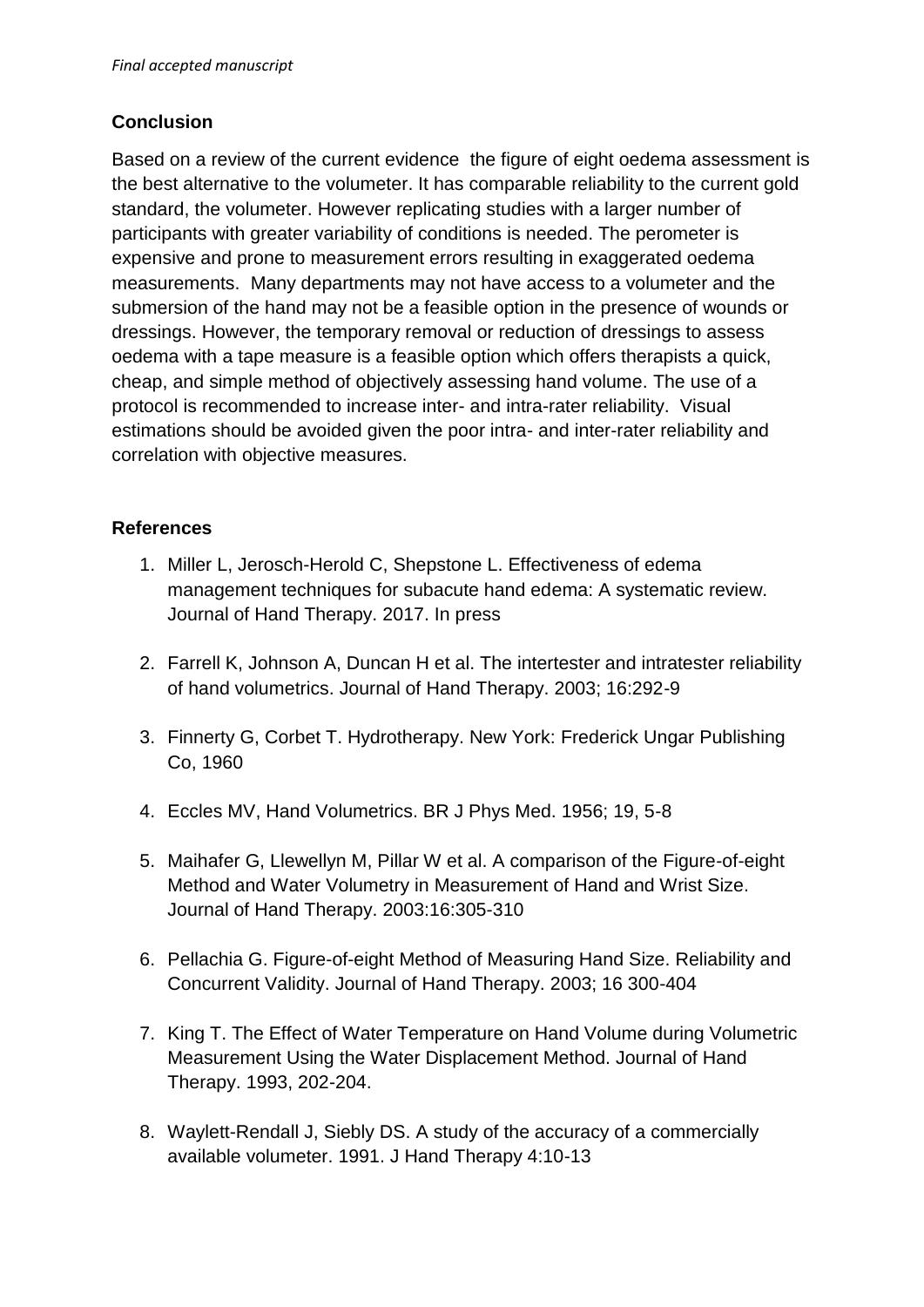- 9. Brand PW. Clinical Mechanics of the Hand. 1985. St. Louis. C V Mosby.
- 10.Stern EB. Volumetric comparison of seated and standing test postures. Am J Occup Ther. 1991; 45: 801-4.
- 11.DeVore GL, Hamilton GF. Volume measuring of the severely injured hand. Am J Occup Ther 1968. 22:16-18.
- 12.Harrison J, Nixon M, Fright W et al. Use of hand-held laser scanning in the assessment of facial swelling: a preliminary study. British Journal of Oral and Maxillofacial Surgery. 2004;42, 8-17.
- 13.Kau CH, Cronin A, Durning P et al. A new method for the 3D measurement of postoperative swelling following orthognathic surgery. Orthod Craniofacial Res, 2006; 9: 31-37.
- 14.Mestree S, Veye F, Perez-martin A et al. Validation of lower limb segmental volumetry with hand=hand, self-positioning three-dimensional laser scanner against water displacement. Journal of Vascular Surgery Venous and Lymphatic Disorders. 2014; 2:39-45
- 15.Yip E, Smith A, Yoshino M et al. Volumetric evaluation of facial swelling utilizing a 3-D range camera. International Journal of Oral and Maxillofacial Surgery. 2004; 33: 179-182.
- 16.Deltombe T, Jamart J, Recloux S, Legrand C, Vandembroeck N, Theys S, Hanson P. Reliability and limits of agreement between water displacement and optoelectric volumetry in the measurement of upper limb oedema. Lymphology 2007, 40, 26-34
- 17.David Moher, PhD; Alessandro Liberati, MD, DrPH; Jennifer Tetzlaff, BSc; Douglas G. Altman, DSc, and the PRISMA Grou[p.](http://annals.org/article.aspx?articleid=744664#n1-8) Preferred Reporting Items for Systematic Reviews and Meta-Analyses: The PRISMA Statement. Ann Intern Med. 2009;151(4):264-269
- 18.Mokkink L, Terwee C et al. COSMIN checklist manual. January 2012. Accessed on [http://www.cosmin.nl/images/upload/files/COSMIN%20checklist%20manual%](http://www.cosmin.nl/images/upload/files/COSMIN%20checklist%20manual%20v9.pdf) [20v9.pdf](http://www.cosmin.nl/images/upload/files/COSMIN%20checklist%20manual%20v9.pdf)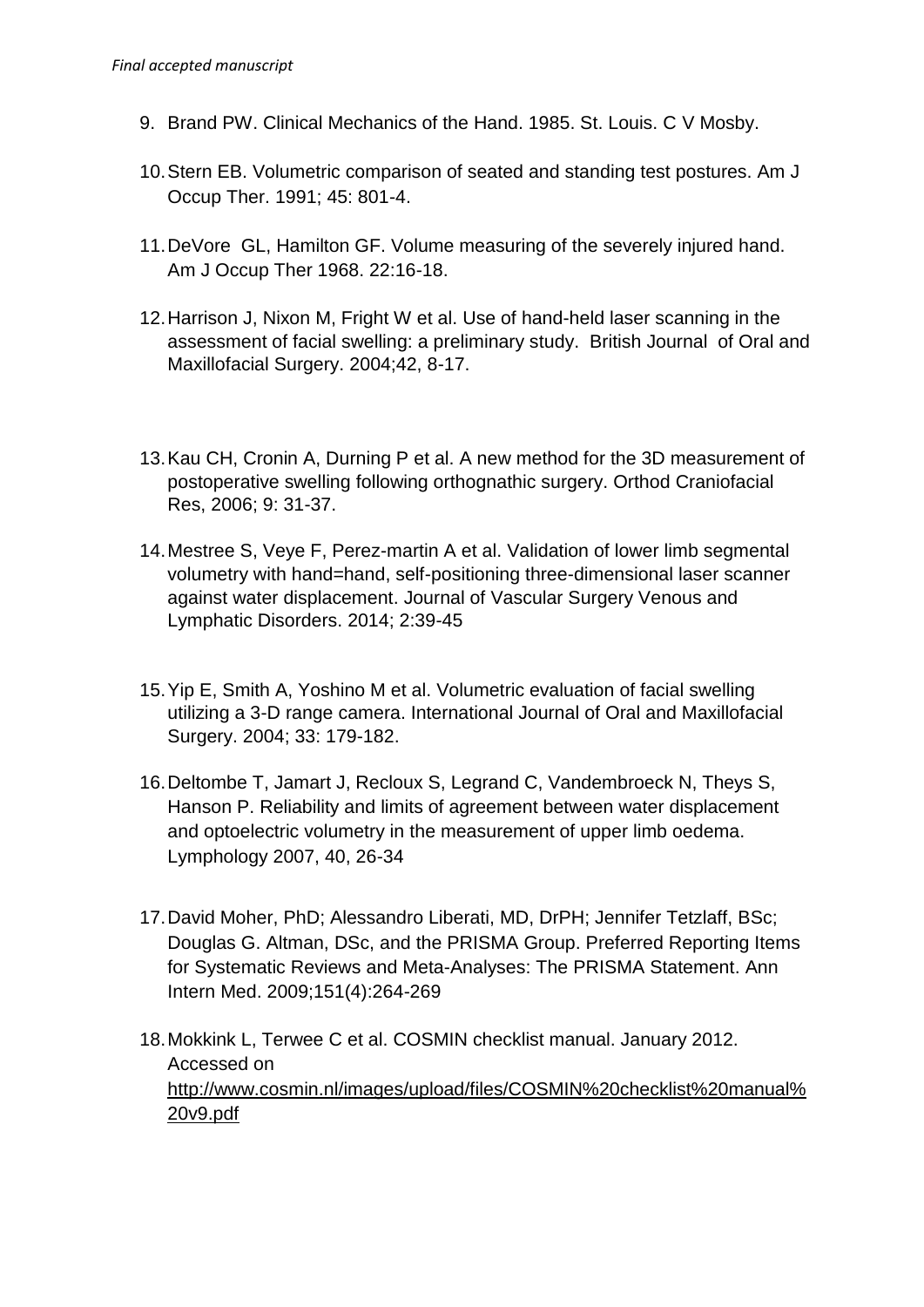- 19.Lee M-J, Boland R, Czerniec S, Kilbreath S. Reliability and Concurrent Validity of the Perometer for Measuring Hand Volume in Women With and Without Lymphedema. Lymphatic research and Biology. 2011 9,1;13-18
- 20. Leard J, Breglio L, Fraga L et al. Reliability and Concurrent Validity of the Figure of Eight Method of Measuring Hand Size in Patients with Hand Pathology. Journal of Orthopaedic and Sports Physical Therapy. 2004.34(6); 335-240.
- 21.Dewey W, Hedman T, Chapman T et al. The Reliability and Concurrent Validity of the Figure-of-Eight Method of Measuring Hand Edema in Patients with Burns. Journal of Burn Care Research. 2007; 28:157-162
- 22.Borthwick Y, Paul L, Sneddon M et al. Reliability and validity of the figure-ofeight method of measuring hand size in patients with breast cancer-related lymphedema. European Journal of cancer Care. 2013 22; 196-201.
- 23.Leard J, Crane B, Mayette D et al. Responsiveness of the figure-of-eight tape measurement to detect hand size changes in patients with acute and chronic hand pathologies. Hand Therapy. 2008 13:3, 84-90
- 24.Post M, Visser-Meily J, Boomkamp-Koppen H et al. Assessment of oedema in stroke patients: comparison of visual inspection by therapists and volumetric assessment. Disability and Rehabilitation. 2003; 25,22: 1265-1270
- 25.Terwee CC, Mokkink LB, Knol D et al. Rating the methodological quality in systematic reviews of studies on measurement properties: a scoring system for the COSMIN checklist. Qual Life Res. 2012; 21:651–657
- 26.Mokkink, L. B., Terwee, C. B., Patrick, D. L. et al. The COSMIN checklist for assessing the methodological quality of studies on measurement properties of health status measurement instruments: An international Delphi study. Quality of Life Research 2010, 19, 539–549
- 27.Stanton AW, Northfield JW, Holyroyd B et al. Validation of an optoelectronic limb volumeter (Perometer). Lymphology 1997; 30: 77-97.
- 28.Hebeda CL, De Boer EM, Verburgh CA et al. Lower limb volume measurements: Standardization and reproducibility of an adapted Phlebology. 1993; 8: 162-166.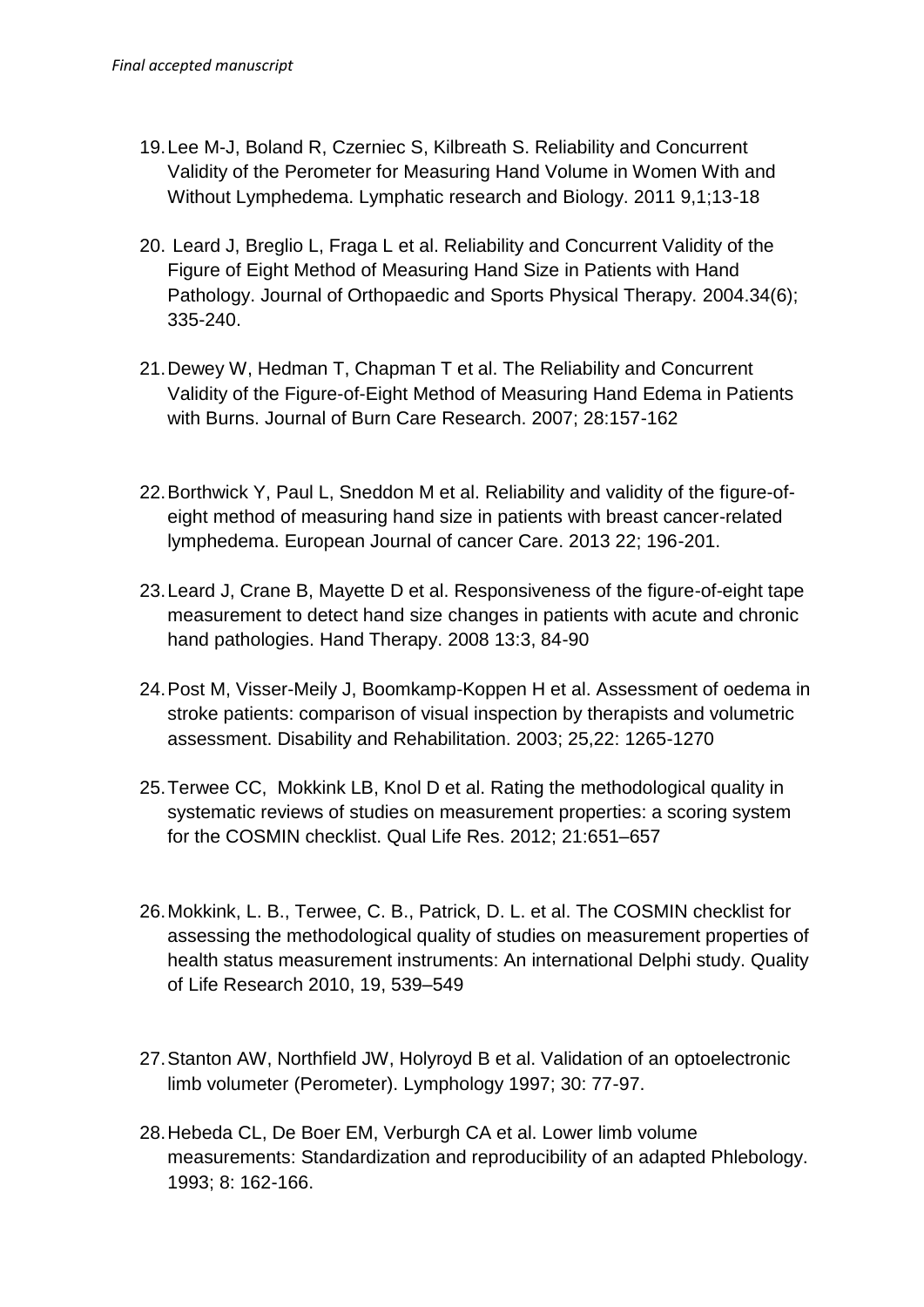- 29.Louisy F, Schroiff P. Plethsymography with optoelectronic sensors: Comparison with mercury strain gauge plethysmography. Aviat Space Environ Med 1995; 66: 1191-1197
- 30.Man IOW, Elsabagh SM, Morrisey MC. The effect of different knee angles on knee volume measured with the perometer device in uninjured subjects, Clin Physilo Funct Imaging 2003; 23: 114.
- 31.Lavelle K, Breger Stanton D. American Society of Hand Therapists TM Key Recommendations for Outcome Evaluation of Edema Measurement of Edema in the Hand Clinic 2. Conceptual Basis for Testing Tests/Methods Used to Measure Edema. Available at [https://www.researchgate.net/publication/257927122.](https://www.researchgate.net/publication/257927122) Accessed on 19.6.17
- 32.Chen Y-W, Tsai HJ, Hung H-C, Tsauo J-Y. Reliability study of measurements for lymphedema in breast cancer patients. American Journal of Physical Medicine and Rehabilitation 2008, 87, 33-38
- 33.Gjorup C, Serahn B, Hendel H.W. Assessment of volume measurement of breast cancer-related lymphedema by three methods: circumference measurement, water displacement and dual action X-ray absorptiometry. Lymphatic Research and Biology 2010, 8, 111-119.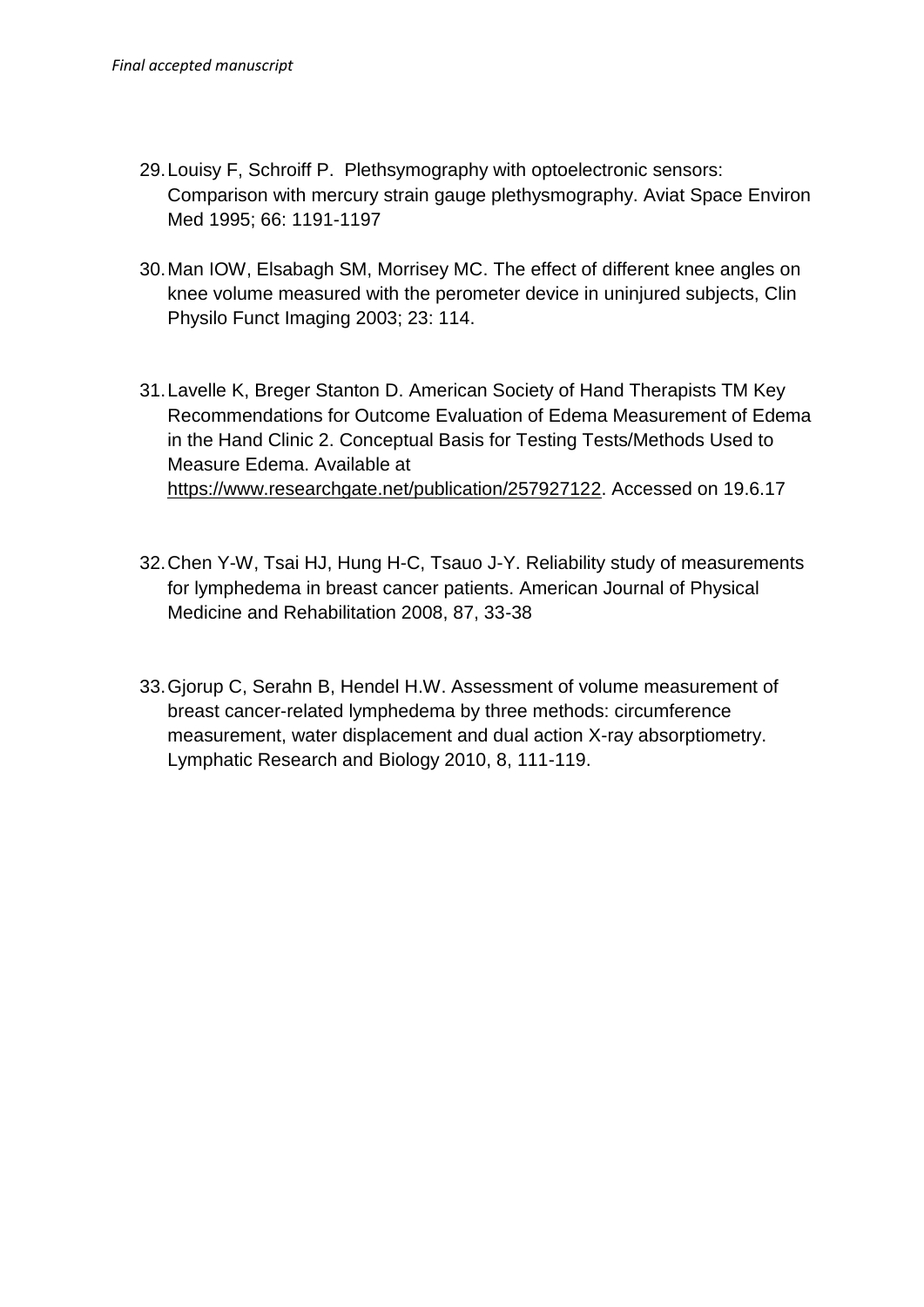**Table 1: Overview of included studies, cohort, assessment tool and psychometric properties assessed**

| <b>Author</b>  | <b>Pt type</b>                                      | <b>Tools assessed</b>                    | <b>Psychometric</b><br>properties assessed             |  |  |  |  |
|----------------|-----------------------------------------------------|------------------------------------------|--------------------------------------------------------|--|--|--|--|
| Post 2003      | 88 hands post first CVA                             | <b>Visual inspection Vs</b><br>Volumeter | <b>Reliability</b>                                     |  |  |  |  |
| Leard 2004     | 33 hands post                                       | Figure of Eight Vs                       | Reliability, criterion validity,                       |  |  |  |  |
|                | trauma/surgery                                      | Volumeter                                | measurement error.                                     |  |  |  |  |
| Dewey 2007     | 33 burned                                           | Figure of Eight Vs                       | Reliability, criterion validity,                       |  |  |  |  |
|                | hands                                               | Volumeter                                | measurement error.                                     |  |  |  |  |
| Leard 2008     | 25 hands post                                       | Figure of Eight Vs                       | Reliability, responsiveness,                           |  |  |  |  |
|                | trauma/surgery                                      | Volumeter                                | measurement error.                                     |  |  |  |  |
| Lee 2011       | 20 hands with and 20<br>hands without<br>lymphedema | Perometer Vs<br>Volumeter                | Reliability, criterion validity,<br>measurement error. |  |  |  |  |
| Borthwick 2011 | 24 hands with                                       | Figure of Eight Vs                       | Reliability, criterion validity,                       |  |  |  |  |
|                | lymphedema                                          | Volumeter                                | measurement error.                                     |  |  |  |  |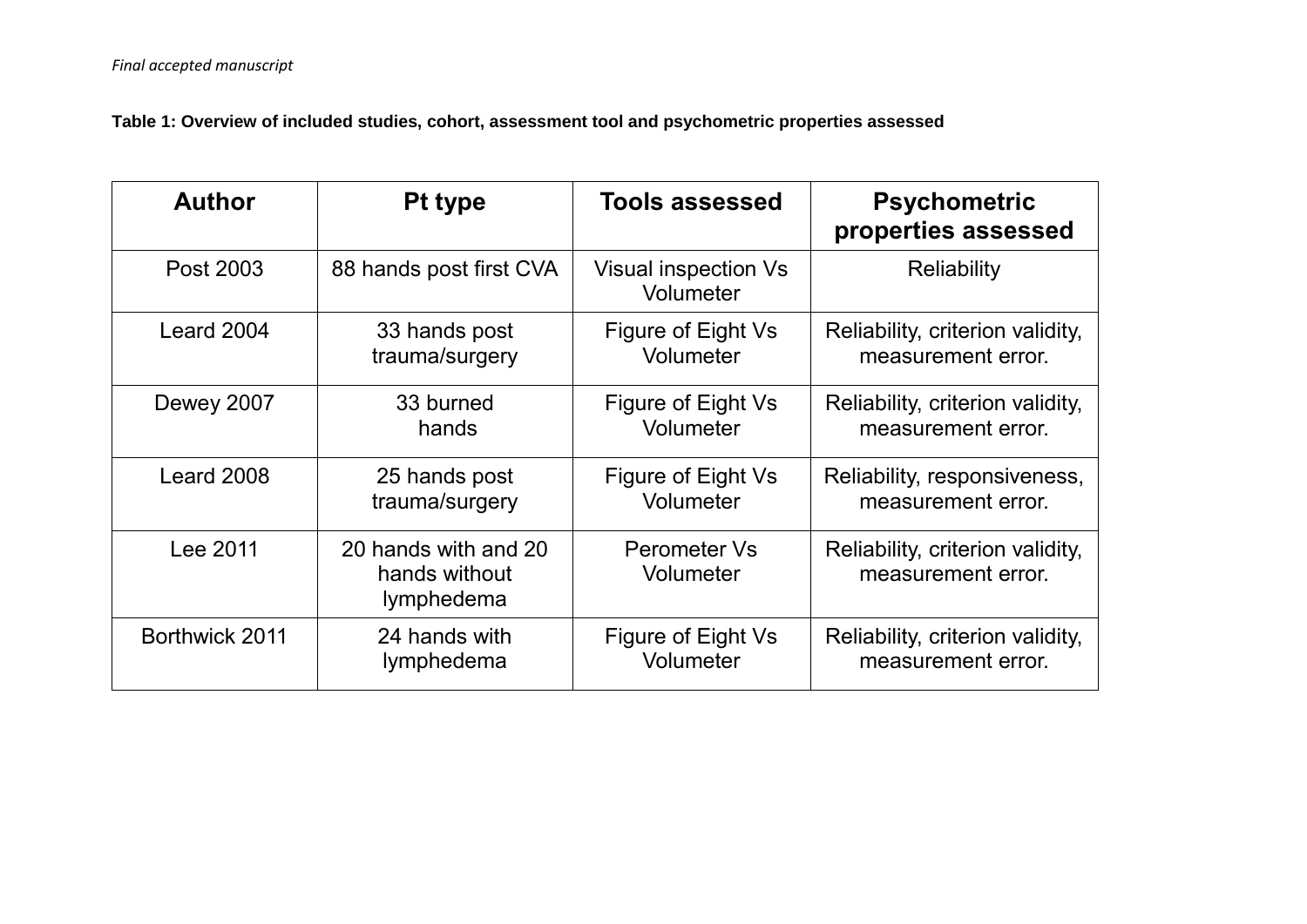| <b>Study/ Question No.</b> | 1                                | $\overline{\mathbf{2}}$         | 3                       | 4         | $\overline{\mathbf{5}}$ | $6\phantom{1}6$ | 7    | 8         | 9         | 10   | 11        | "Worst score counts" |
|----------------------------|----------------------------------|---------------------------------|-------------------------|-----------|-------------------------|-----------------|------|-----------|-----------|------|-----------|----------------------|
| Leard 2004                 | $\stackrel{\triangleleft}{\geq}$ | $\stackrel{\textstyle <}{\geq}$ | Fair                    | Excellent | Excellent               | Excellent       | Good | Excellent | Excellent | Fair | Excellent | Fair                 |
| <b>Leard 2008</b>          | $\stackrel{\leq}{\geq}$          | $\lessgtr$                      | $\overline{\mathsf{P}}$ | Excellent | Excellent               | Excellent       | Good | Excellent | Excellent | Fair | Excellent | Poor                 |
| Dewey 2007                 | $\stackrel{\leq}{\geq}$          | $\stackrel{\leq}{\geq}$         | Fair                    | Excellent | Excellent               | Excellent       | Good | Excellent | Excellent | Fair | Excellent | Fair                 |
| <b>Lee 2011</b>            | $\stackrel{\triangleleft}{\geq}$ | $\stackrel{\leq}{\geq}$         | Fair                    | Excellent | Excellent               | Excellent       | Good | Excellent | Excellent | Fair | Excellent | Fair                 |
| <b>Borthwick 2013</b>      | $\lessgtr$                       | $\stackrel{\leq}{\geq}$         | Poor                    | Excellent | Excellent               | Excellent       | Good | Excellent | Excellent | Fair | Excellent | Poor                 |

**Table 2: COSMIN Quality Assessment Table - Absolute error: absolute measures.**

1). Was the percentage of missing items given?

2). Was there a description of how missing items were handled?

3). Was the sample size included in the analysis adequate?

4). Were there at least 2 measurements?

5).Were the administrations independent?

6). Was the time interval stated?

7). Were the patients stable in the interim period on the construct to be measured?

8). Was the time interval appropriate?

9). Were the test conditions similar for both measurements? E.g type of administration, environment , instructions

10). Were there any important flaws in the design or methods of the study?

11). For CTT: Was the Standard Error of Measurement (SEM), Smallest Detectable Change (SDC) or Limits of Agreement (LoA) Calculated?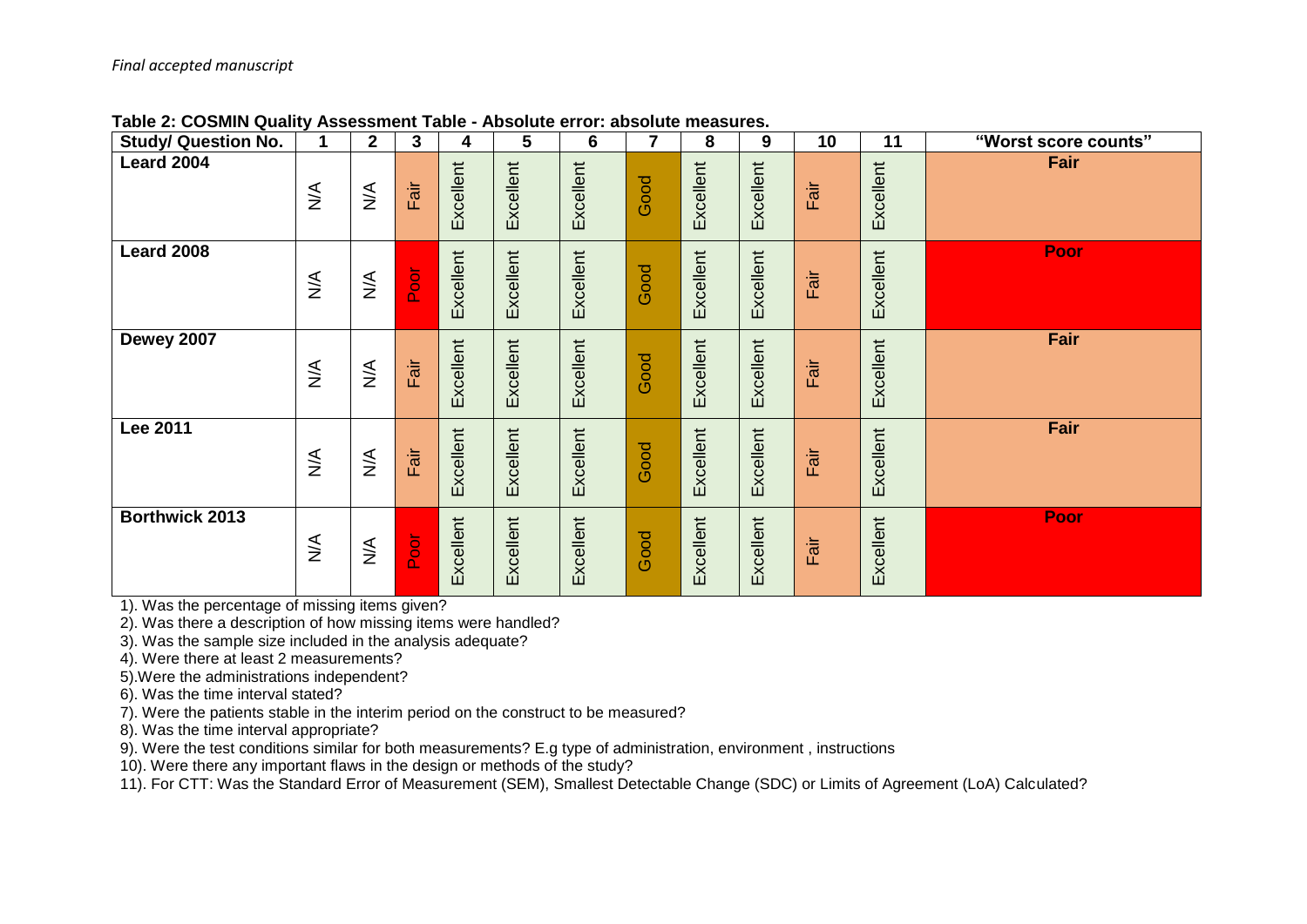**Table 3: COSMIN Quality Assessment Table - Reliability** 

| <b>Study/Question</b><br>No. | $\mathbf 1$                       | $\mathbf{2}$                    | 3    | 4         | 5                                    | 6                                    | $\overline{\mathbf{r}}$ | 8         | 9                        | 10   | 11                  | 12                               | 13                               | 14                           | "Worst score<br>counts" |
|------------------------------|-----------------------------------|---------------------------------|------|-----------|--------------------------------------|--------------------------------------|-------------------------|-----------|--------------------------|------|---------------------|----------------------------------|----------------------------------|------------------------------|-------------------------|
| <b>Leard (2008)</b>          | $\sum_{i=1}^{n}$                  | $\stackrel{\textstyle <}{\geq}$ | Poor | Excellen  | Excellen<br>$\overline{\phantom{a}}$ | Excellen<br>$\overline{\phantom{0}}$ | Fair                    | Fair      | Excellen<br>$\leftarrow$ | Fair | Excellen<br>t       | $\stackrel{\triangle}{\geq}$     | $\stackrel{\triangle}{\geq}$     | $\sum_{i=1}^{n}$             | <b>Poor</b>             |
| <b>Dewey (2007)</b>          | $\stackrel{\blacktriangle}{\geq}$ | $\lessgtr$                      | Fair | Excellent | Excellent                            | Fair                                 | Fair                    | Fair      | Excellent                | Fair | Excellent           | $\stackrel{\leq}{\geq}$          | $\lessgtr$                       | $\lessgtr$                   | Fair                    |
| Post<br>(2003)               | $\lessgtr$                        | $\lessgtr$                      | Good | Excellent | Excellent                            | Excellent                            | Good                    | Fair      | Fair                     | Fair | $\sum_{\mathbf{X}}$ | Excellent                        | Excellent                        | Good                         | Fair                    |
| <b>Borthwick</b><br>(2013)   | $\lessgtr$                        | $\lessgtr$                      | Poor | Excellent | Excellent                            | Excellent                            | Good                    | Excellent | Excellent                | Fair | Excellent           | $\stackrel{\leq}{\geq}$          | $\lessgtr$                       | $\lessgtr$                   | <b>Poor</b>             |
| <b>Leard (2004)</b>          | $\lessgtr$                        | $\lessgtr$                      | fair | Excellent | Excellent                            | Excellent                            | Good                    | Excellent | Excellent                | Fair | Excellent           | $\lessgtr$                       | $\lessgtr$                       | $\sum_{i=1}^{n}$             | Fair                    |
| Lee (2011)                   | $\frac{4}{2}$                     | $\sum_{i=1}^{n}$                | Fair | Excellent | Good                                 | Fair                                 | Good                    | Fair      | Good                     | Fair | Excellent           | $\stackrel{\triangleleft}{\geq}$ | $\stackrel{\triangleleft}{\geq}$ | $\stackrel{\triangle}{\geq}$ | Fair                    |

1. Was the percentage of missing items given?

2. Was there a description of how missing items were handled?

3. Was the sample size included in the analysis adequate?

4. Were at least two measurements available?

5. Were the administrations independent?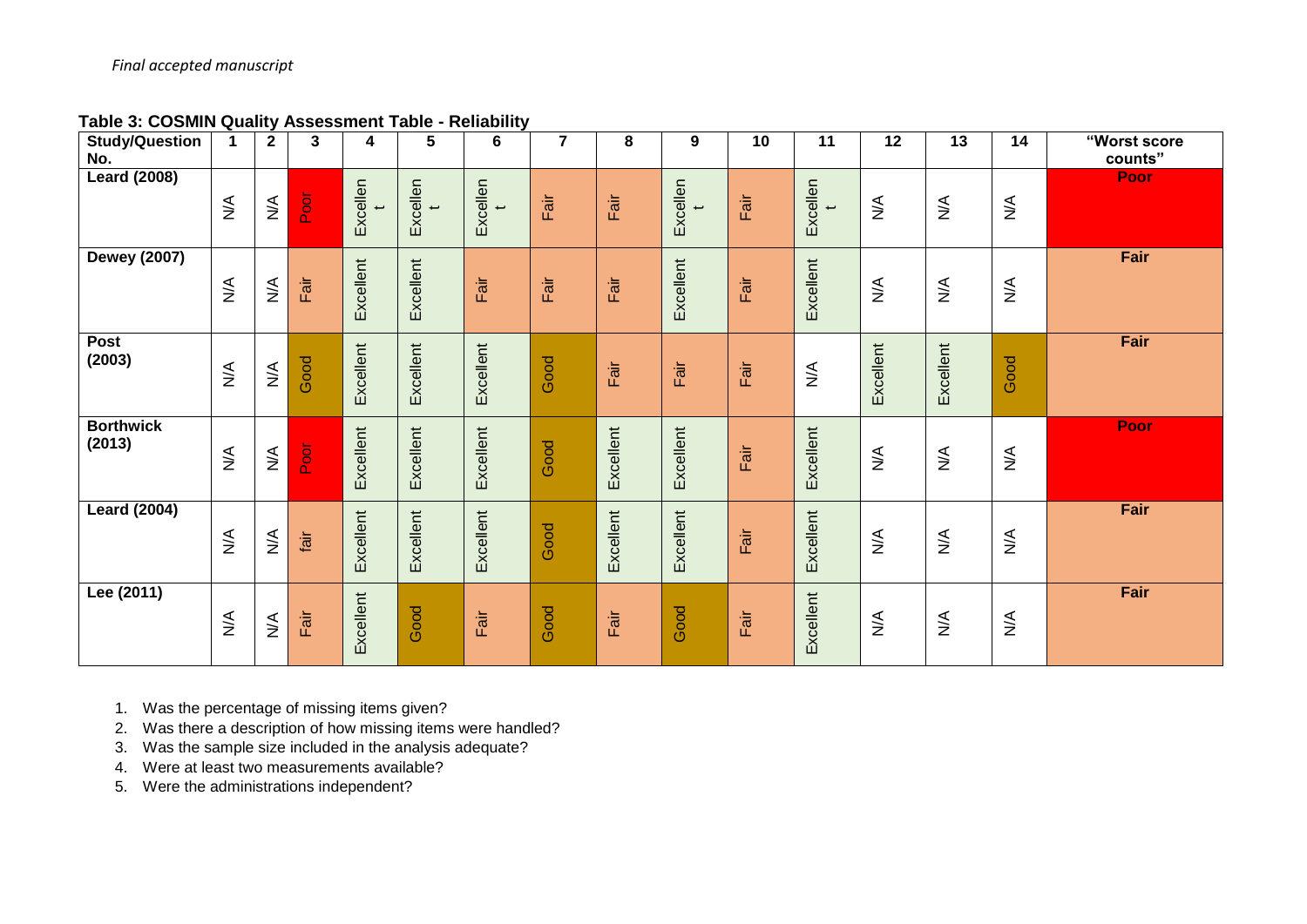- 6. Was the time interval stated?
- 7. Were patients stable in the interim period on the construct to be measured?
- 8. Was the time interval appropriate?
- 9. Were the test conditions similar for both measurements?
- 10. Were there any important flaws in the design or methods of the study?
- 11. For continuous scores: Was an intraclass correlation coefficient (ICC) calculated?
- 12. For dichotomous/nominal/ordinal scores: Was kappa calculated?
- 13. For ordinal scores: Was a weighted kappa calculated?
- 14. For ordinal scores: Was the weighting scheme described? e.g. linear, quadratic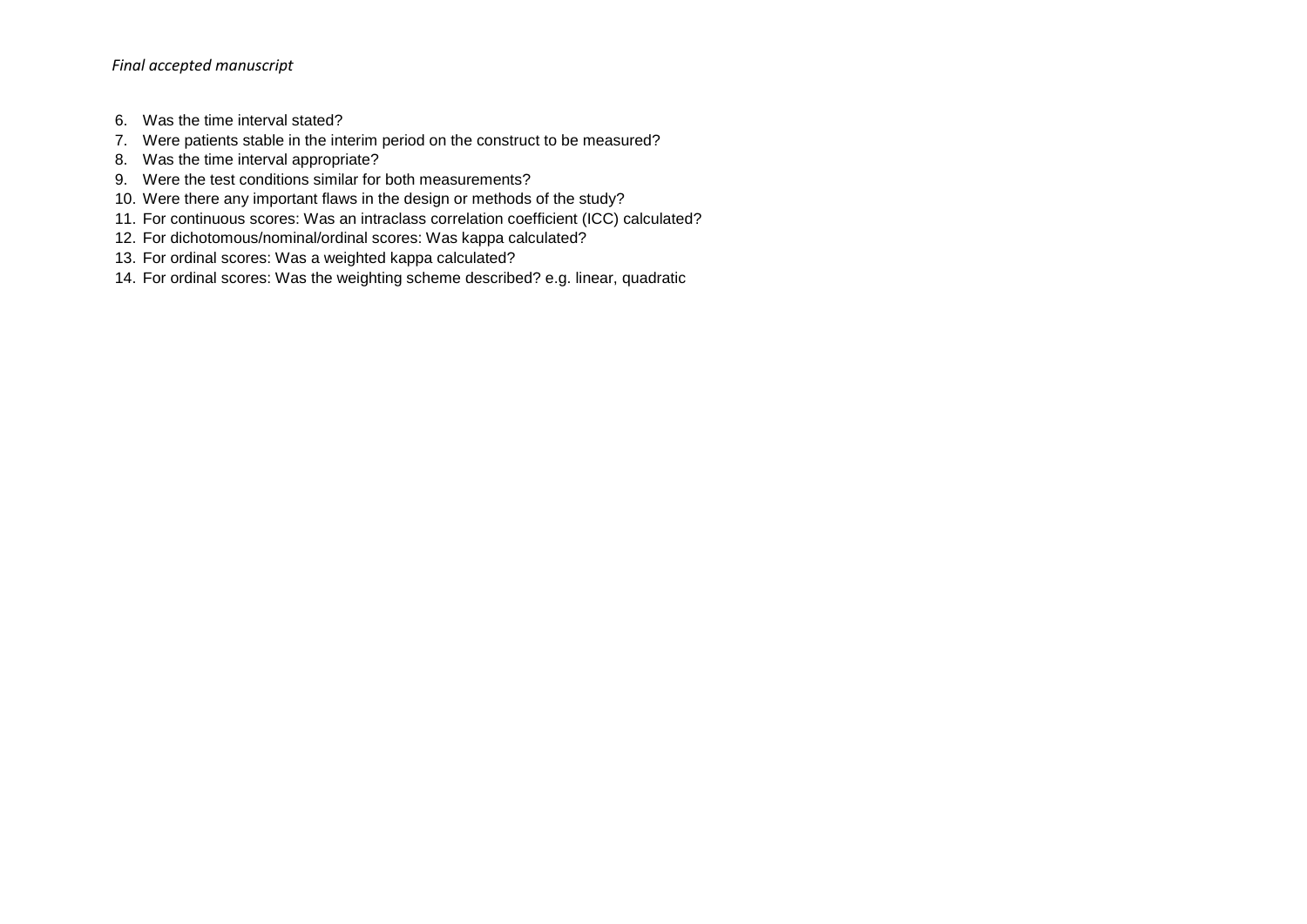#### **Table 4: COSMIN Quality Assessment Table - Criterion Validity**

| Study/<br><b>Question No.</b> | 1                                | $\overline{2}$                   | 3           | 4         | 5         | $6\phantom{1}6$ | $\overline{7}$                   | "Worst score counts" |
|-------------------------------|----------------------------------|----------------------------------|-------------|-----------|-----------|-----------------|----------------------------------|----------------------|
| <b>Dewey (2007)</b>           | $\lessgtr$                       | $\stackrel{\leq}{\geq}$          | Fair        | Excellent | Fair      | Excellent       | $\lessgtr$                       | Fair                 |
| <b>Post</b><br>(2003)         | $\stackrel{\leq}{\geq}$          | $\stackrel{\leq}{\geq}$          | Good        | Excellent | Excellent | Excellent       | <b>Poor</b>                      | Fair                 |
| <b>Borthwick</b><br>(2013)    | $\lessgtr$                       | $\lessgtr$                       | <b>Poor</b> | Excellent | Fair      | Excellent       | $\stackrel{\triangleleft}{\geq}$ | Poor                 |
| <b>Leard (2004)</b>           | $\stackrel{\triangle}{\geq}$     | $\stackrel{\triangleleft}{\geq}$ | Fair        | Excellent | Fair      | Excellent       | $\stackrel{\triangle}{\geq}$     | Fair                 |
| Lee (2011)                    | $\stackrel{\triangleleft}{\geq}$ | $\lessgtr$                       | Fair        | Excellent | Fair      | Excellent       | $\stackrel{\triangleleft}{\geq}$ | Fair                 |

- 1. Was the percentage of missing items given?
- 2. Was there a description of how missing items were handled?
- 3. Was the sample size included in the analysis adequate?
- 4. Can the criterion used or employed be considered as a reasonable 'gold standard'?
- 5. Were there any important flaws in the design or methods of the study?
- 6. For continuous scores: Were correlations, or the area under the receiver operating curve calculated?
- 7. For dichotomous scores: Were sensitivity and specificity determined?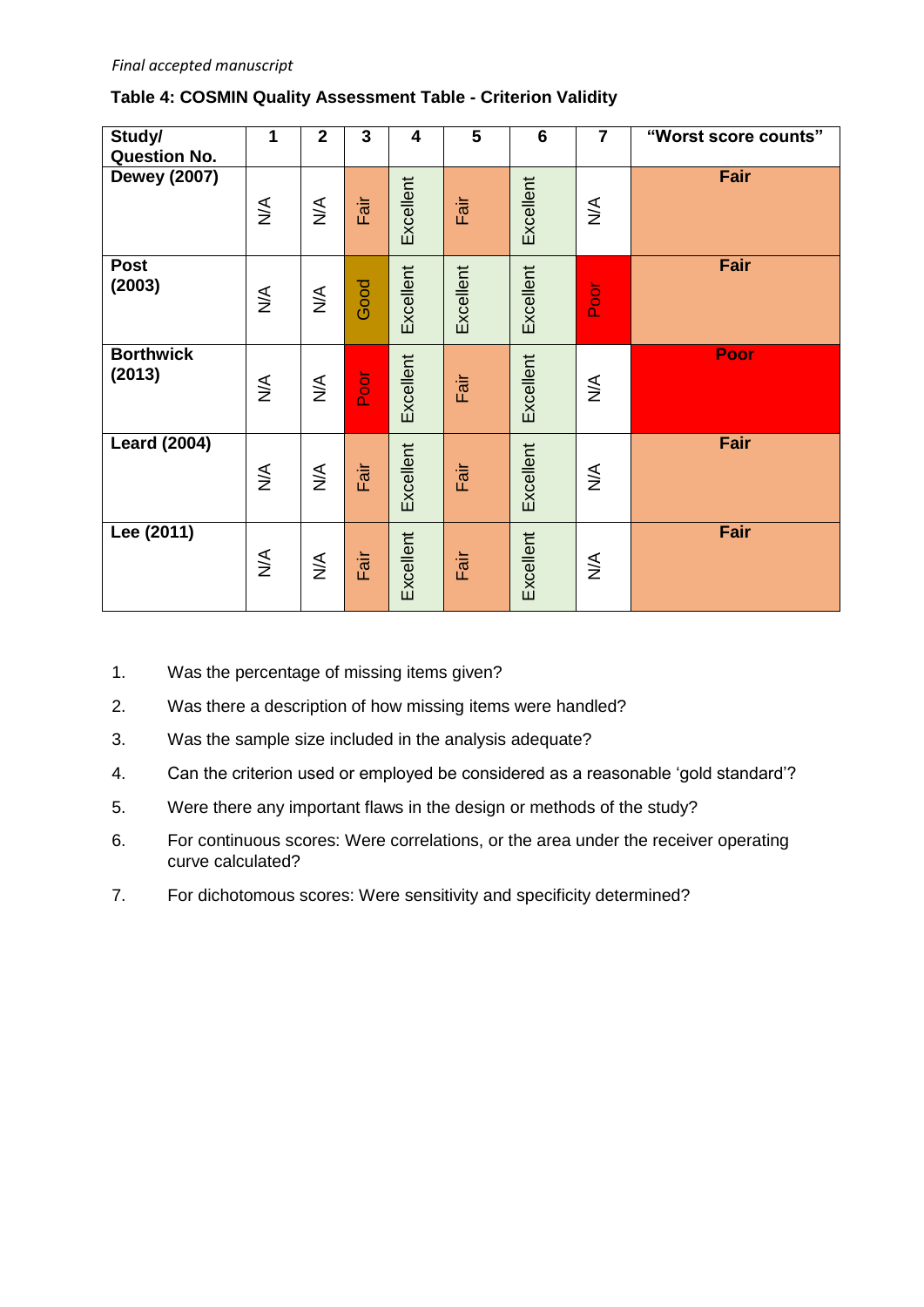| Study/              |        |        |             |                                                  |                                                         |                    |                                        |             |        | 10 | $\sim$<br>--                                                                              | 19<br>---                  | 12<br>IJ           | 14                                                                                              | 15            | 16                                             | 17                         | 18 | "Worst score |
|---------------------|--------|--------|-------------|--------------------------------------------------|---------------------------------------------------------|--------------------|----------------------------------------|-------------|--------|----|-------------------------------------------------------------------------------------------|----------------------------|--------------------|-------------------------------------------------------------------------------------------------|---------------|------------------------------------------------|----------------------------|----|--------------|
| <b>Question No.</b> |        |        |             |                                                  |                                                         |                    |                                        |             |        |    |                                                                                           |                            |                    |                                                                                                 |               |                                                |                            |    | counts"      |
| <b>Leard (2008)</b> | -<br>_ | -<br>_ | $\sim$<br>œ | 七<br>∸<br>$\mathbbmss{D}$<br>$\bar{a}$<br>ပ<br>Ğ | ى<br>$\omega$<br>–<br>–<br>$\omega$<br>c<br>$\sim$<br>۩ | -<br>$\sigma$<br>ட | پ<br>Φ<br>–<br>$\omega$<br>ပ<br>ີ<br>۩ | ⊲<br>–<br>_ | ⋖<br>_ |    | $\overline{\phantom{0}}$<br>$\overline{\phantom{0}}$<br>Φ<br>–<br>$\omega$<br>ပ<br>ั<br>ῶ | -<br>$-$<br>$\sigma$<br>ш. | -<br>$\sigma$<br>ட | $\overline{\phantom{0}}$<br>$\omega$<br>$\overline{\omega}$<br>ပ<br>$\checkmark$<br>$\sim$<br>ш | ellent<br>Exc | -<br>$\overline{\phantom{0}}$<br>$\sigma$<br>ட | ى<br>eller<br>$\circ$<br>≏ | z  | Poor         |

#### **Table 5- COSMIN Quality Assessment Table – Responsiveness**

- 1. Was the percentage of missing items given?
- 2. Was there a description of how missing items were handled?
- 3. Was the sample size included in the analysis adequate?
- 4. Was a longitudinal design with at least two measurement used?
- 5. Was the time interval stated?
- 6. If anything occurred in the interim period (e.g. intervention, other relevant events), was it adequately described?
- 7. Was a proportion of the patients changed (i.e. improvement or deterioration)?
- 8. Were hypotheses about changes in scores formulated a priori (i.e. before data collection)?
- 9. Was the expected direction of correlations or mean differences of the change scores of HR-PRO instruments included in these hypotheses?
- 10. Were the expected absolute or relative magnitude of correlations or mean differences of the change scores of HR-PRO instruments included in these hypotheses?
- 11. Was an adequate description provided of the comparator instrument(s)?
- 12. Were the measurement properties of the comparator instrument(s) adequately described?
- 13. Were there any important flaws in the design or methods of the study?
- 14. Were design and statistical methods adequate for the hypotheses to be tested?
- 15. Can the criterion for change be considered as a reasonable gold standard?
- 16. Were there any important flaws in the design or methods of the study?
- 17. For continuous scores: Were correlations between change scores, or the area under the Receiver Operator Curve (ROC) curve calculated?
- 18. For dichotomous scales: Were sensitivity and specificity (changed versus not changed) determined?